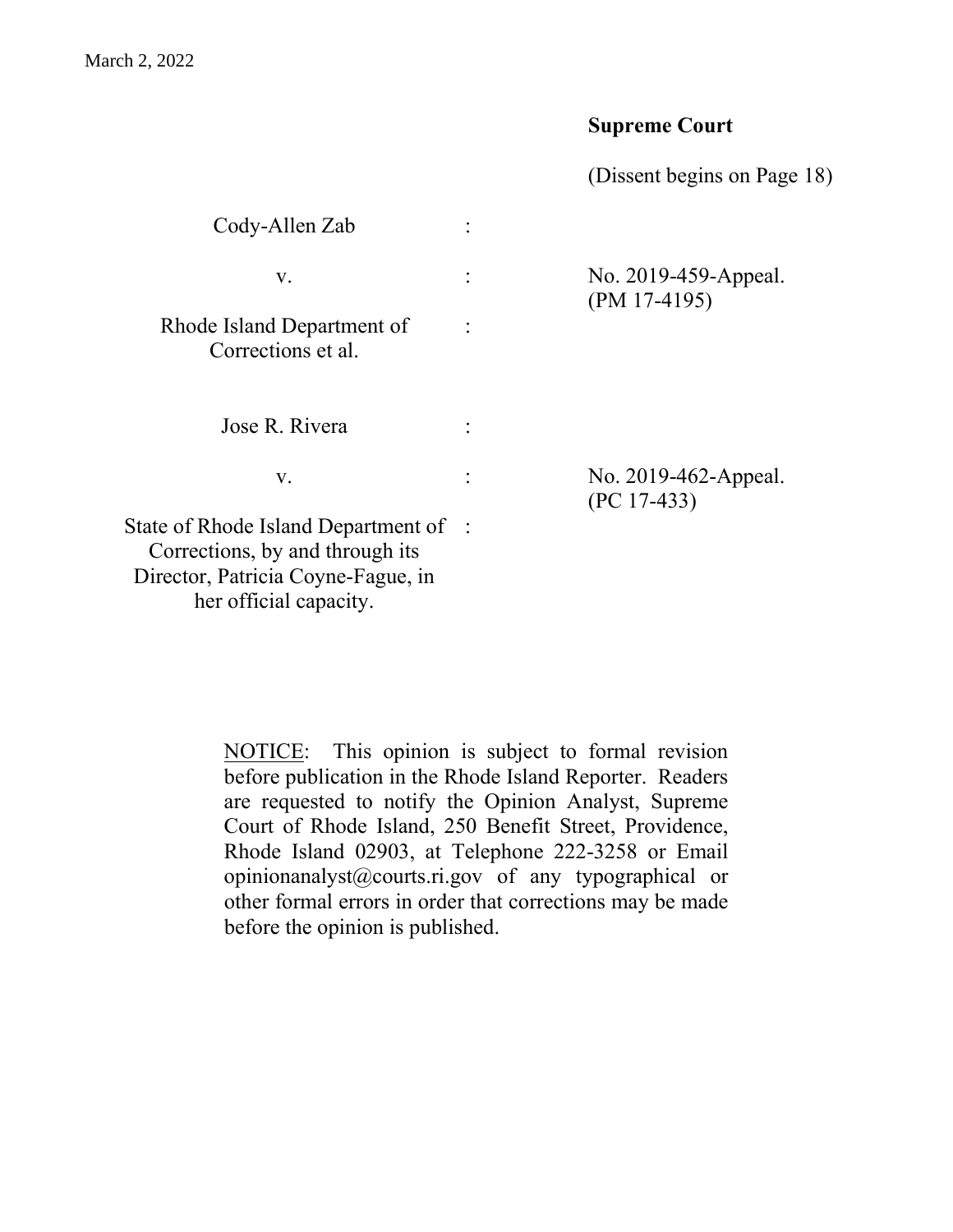# **Supreme Court**

(Dissent begins on Page 18)

| Cody-Allen Zab                                                                                                                         |                                        |
|----------------------------------------------------------------------------------------------------------------------------------------|----------------------------------------|
| V.                                                                                                                                     | No. 2019-459-Appeal.<br>$(PM 17-4195)$ |
| Rhode Island Department of<br>Corrections et al.                                                                                       |                                        |
| Jose R. Rivera                                                                                                                         |                                        |
| V.                                                                                                                                     | No. 2019-462-Appeal.<br>$(PC 17-433)$  |
| State of Rhode Island Department of<br>Corrections, by and through its<br>Director, Patricia Coyne-Fague, in<br>her official capacity. |                                        |

Present: Suttell, C.J., Goldberg, Robinson, Lynch Prata, and Long, JJ.

# **O P I N I O N**

**Justice Lynch Prata, for the Court.** In these consolidated appeals, the plaintiffs, Cody-Allen Zab (Zab) and Jose R. Rivera (Rivera) (collectively plaintiffs), appeal from Superior Court judgments entered in favor of the defendants, the Rhode Island Department of Corrections (DOC), Director Patricia Coyne-Fague in her official capacity (DOC Director), and Global Tel\*Link Corporation (Global)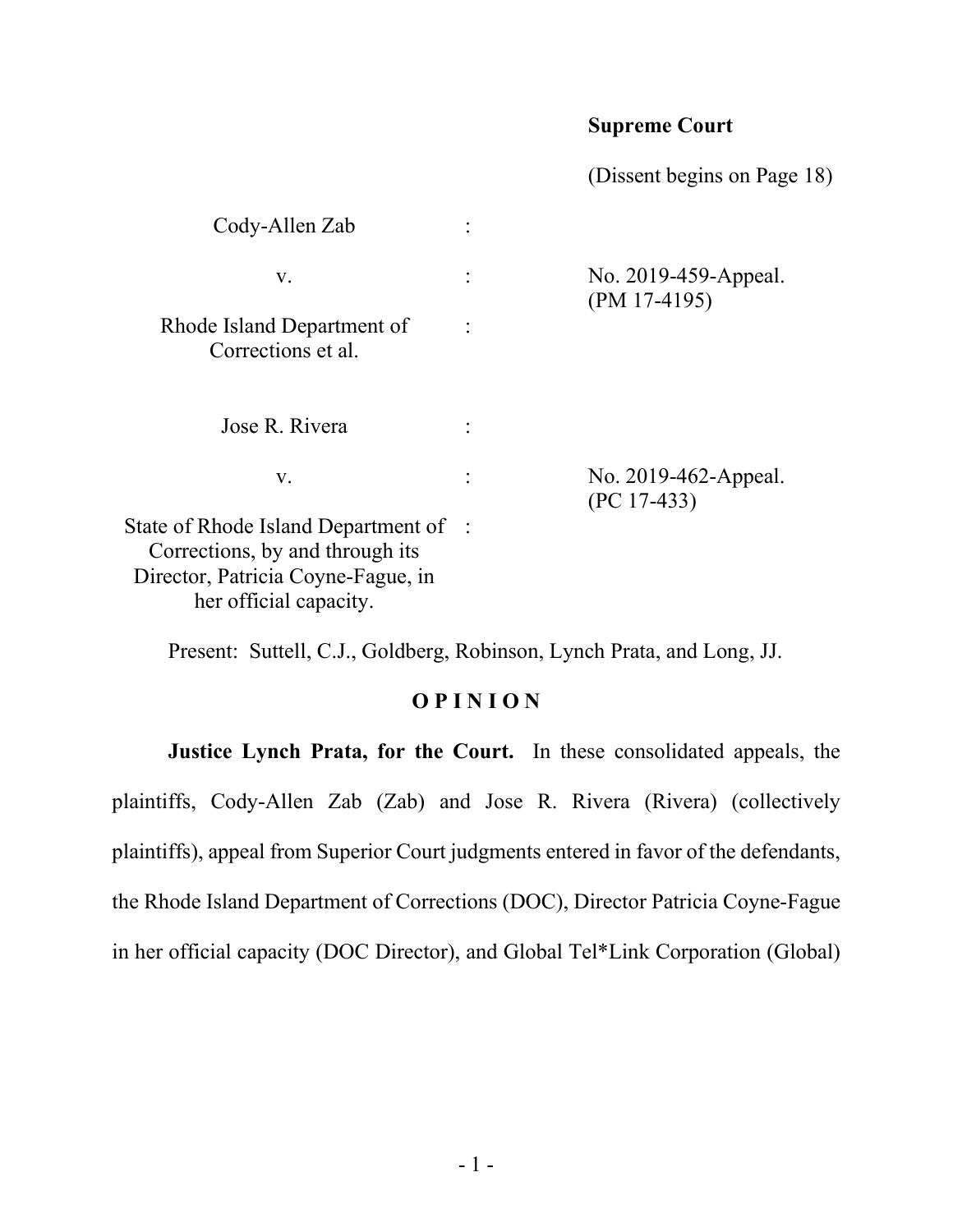(collectively defendants).<sup>[1](#page-2-0)</sup> Before this Court, the plaintiffs argue that the trial court erred in finding that it did not have jurisdiction to hear the plaintiffs' claims based on G.L. 1956 § 13-6-1, Rhode Island's civil death statute (the civil death statute).<sup>[2](#page-2-1)</sup> For the reasons stated herein, we have determined that the entirety of the civil death statute is unconstitutional and in clear contravention of the provisions of article 1, section 5 of the Rhode Island Constitution. [3](#page-2-2)

<span id="page-2-1"></span> $2$  General Laws 1956 § 13-6-1 provides:

"Every person imprisoned in the adult correctional institutions for life shall, with respect to all rights of property, to the bond of matrimony and to all civil rights and relations of any nature whatsoever, be deemed to be dead in all respects, as if his or her natural death had taken place at the time of conviction. However, the bond of matrimony shall not be dissolved, nor shall the rights to property or other rights of the husband or wife of the imprisoned person be terminated or impaired, except on the entry of a lawfully obtained decree for divorce."

<span id="page-2-2"></span><sup>3</sup> We thank the American Civil Liberties Union of Rhode Island for submission of its thoughtful brief as amicus curiae.

<span id="page-2-0"></span><sup>&</sup>lt;sup>1</sup> Global and Director Patricia Coyne-Fague, in her official capacity, were named defendants only in the Zab action. In the Superior Court, Global joined in the DOC's motions. Likewise, before this Court, Global moved to join in the DOC's brief; we granted Global's motion on September 13, 2021. For sake of clarity, at times throughout this opinion we refer to the defendants collectively, with the understanding that the only named defendant in the Rivera matter is the DOC.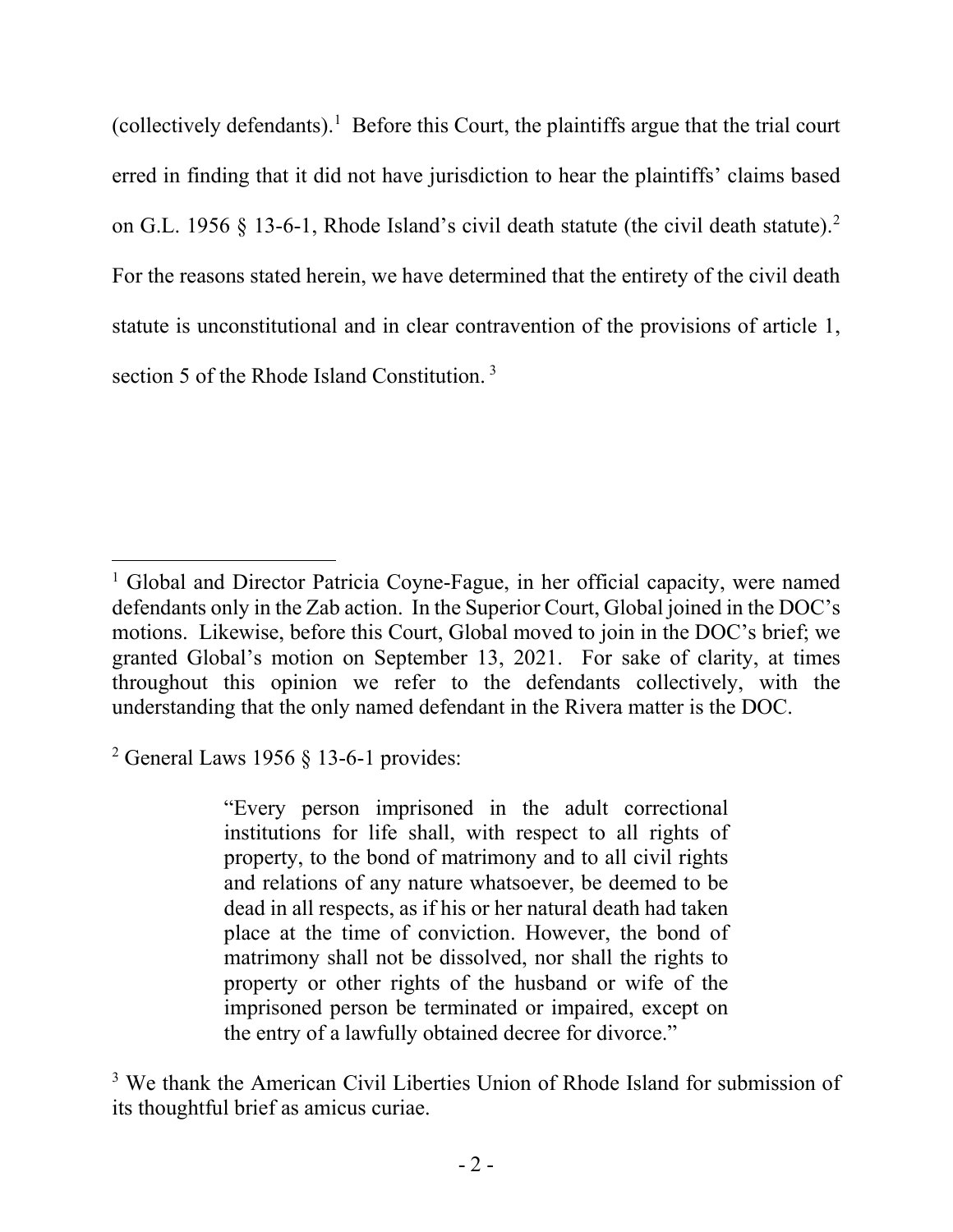### **Facts and Travel**

It is undisputed that plaintiffs are serving sentences of life imprisonment at the Adult Correctional Institutions. Zab pled guilty to one count of first-degree murder and arson charges; on April 9, 2008, he was sentenced to life imprisonment. *Zab v. Zab*, 203 A.3d 1175, 1175 (R.I. 2019) (mem.). [4](#page-3-0) Rivera was convicted of sexually assaulting three developmentally disabled women and was sentenced to life imprisonment, plus sixteen years. *State v. Rivera*, 987 A.2d 887, 893, 897 (R.I.  $2010$ ).<sup>[5](#page-3-1)</sup>

The plaintiffs assert that while imprisoned at the ACI they incurred injuries due to defendants' negligence. Specifically, Zab alleges that his arm was severely burned and permanently disfigured when he made contact with an exposed hot water pipe at the ACI. The pipe was located adjacent to telephones used by inmates, and Zab alleges that defendants knew about the hazard but failed to mitigate the danger it posed. Zab filed suit against defendants in the Superior Court, asserting a federal claim under 42 U.S.C. § 1983 for violation of his constitutional rights, as well as a

<span id="page-3-0"></span><sup>&</sup>lt;sup>4</sup> Zab "set fire to the home of a ninety-five-year-old man in an attempt to recoup a drug debt; the man, who died as a result of the fire, was not [Zab's] intended victim." *Zab v. Zab*, 203 A.3d 1175, 1175 (R.I. 2019) (mem.).

<span id="page-3-1"></span><sup>&</sup>lt;sup>5</sup> Rivera appealed his conviction to this Court, and we affirmed the judgment of the Superior Court. *State v. Rivera*, 987 A.2d 887, 892 (R.I. 2010). Rivera later appealed from the trial justice's denial of a motion to reduce sentence; the trial justice's decision was affirmed by this Court. *State v. Rivera*, 64 A.3d 742, 743 (R.I. 2013).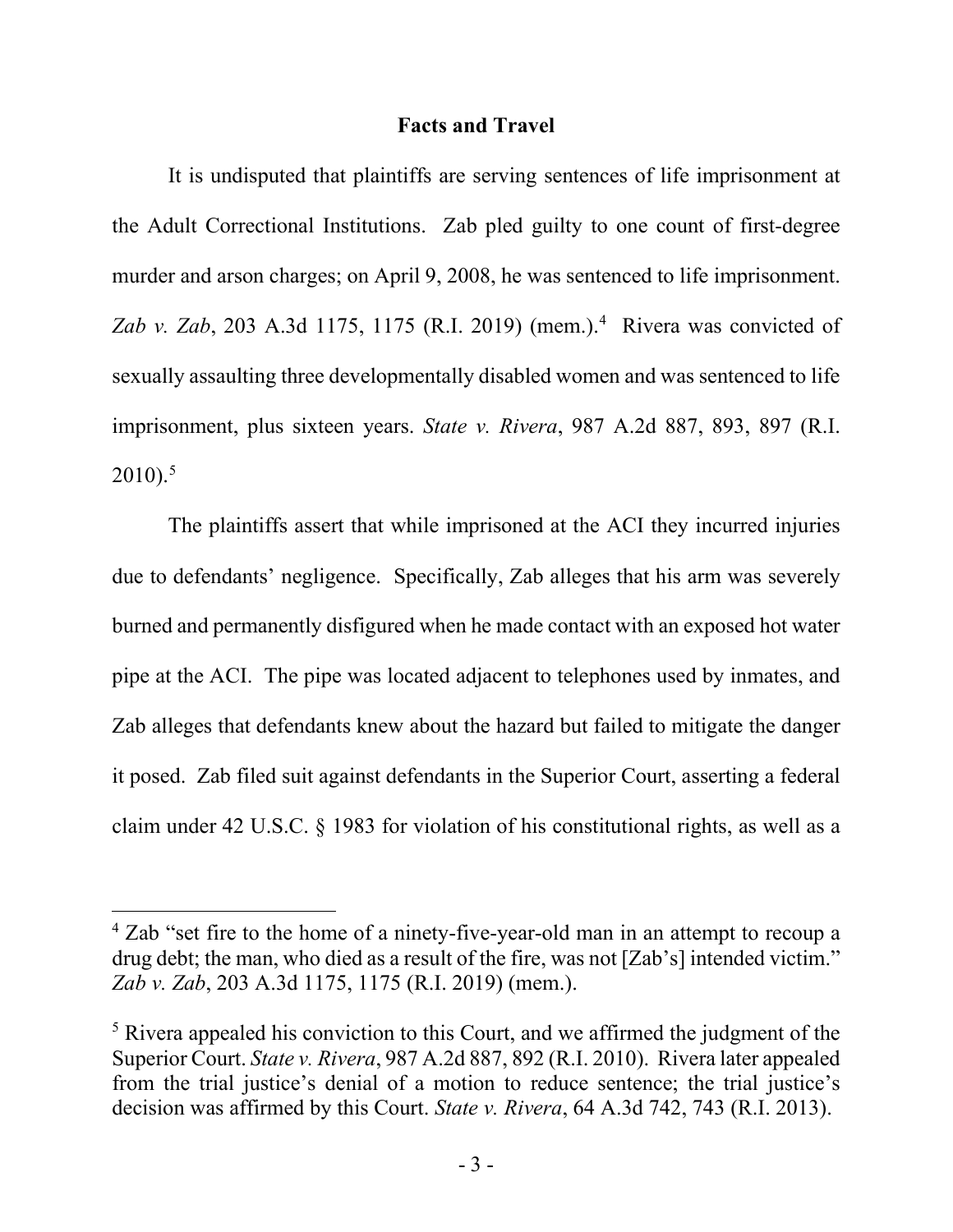state law claim for negligence. Rivera alleges that he suffered a broken ankle when he was ordered by DOC employees to walk across an icy walkway at the ACI and, as a result of the icy and untreated conditions, he slipped and fell. Rivera filed suit against the DOC in the Superior Court, asserting only a state law claim for negligence.

Zab and defendants filed cross-motions for summary judgment, and the DOC filed a motion for judgment on the pleadings in the Rivera action. Arguments and consideration of the motions for summary judgment and the motion for judgment on the pleadings were consolidated in the Superior Court. The issue before the hearing justice was whether plaintiffs' negligence claims were barred by the civil death statute, which provides that "[e]very person imprisoned in the adult correctional institutions for life shall, with respect to all rights of property, to the bond of matrimony and to all civil rights and relations of any nature whatsoever, be deemed to be dead in all respects[.]" Section 13-6-1. In addition, and only as to the Zab case, the hearing justice was faced with whether Zab could establish a § 1983 claim, whether his request for injunctive relief was moot, and whether federal law provided for monetary damages against defendants.

At the conclusion of oral arguments, the hearing justice issued a bench decision, concluding that the civil death statute barred plaintiffs' negligence claims.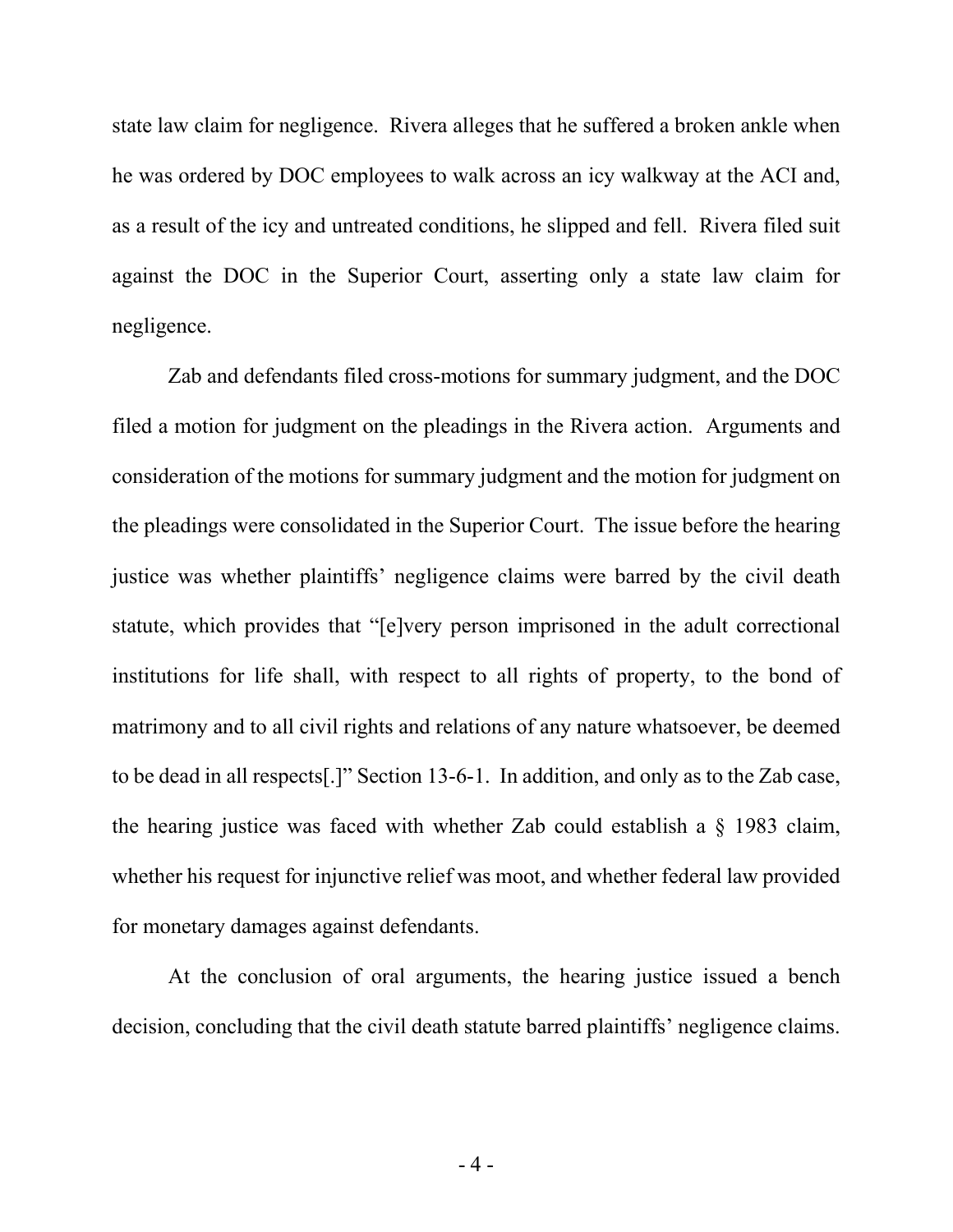The hearing justice also ruled that Zab's § 1983 federal claim failed as a matter of law because Zab had not sued a person, as required by the statute.

On September 11, 2019, the hearing justice entered the following orders and judgments: (1) an order in the Zab matter granting defendants' motion for summary judgment and denying Zab's motion for summary judgment; (2) an order in the Rivera matter granting the DOC's motion for judgment on the pleadings, or alternatively motion for summary judgment; and (3) judgments in both matters in favor of defendants.<sup>[6](#page-5-0)</sup> The plaintiffs filed timely notices of appeal and we granted the parties' joint motion to consolidate the two appeals.

<span id="page-5-0"></span><sup>&</sup>lt;sup>6</sup> Although the DOC filed a motion for judgment on the pleadings in the Rivera case, the hearing justice explicitly granted "[j]udgment on the [p]leadings, or alternatively \* \* \* [s]ummary [j]udgment \* \* \*." We have stated that "if, on a motion for judgment on the pleadings, matters outside the pleadings are presented to and not excluded by the court, the motion shall be treated as one for summary judgment.]" *Ingram v. Mortgage Electronic Registration Systems, Inc.*, 94 A.3d 523, 527 (R.I.  $2014$ ) (brackets omitted) (quoting Super. R. Civ. P. 12(c)). Here, the hearing justice took "judicial notice" that Rivera is serving a life sentence at the ACI and seemingly relied on an affidavit submitted by the DOC with its motion for judgment on the pleadings attesting that Rivera, on the date of the alleged slip and fall—and continuing thereafter—"was an inmate at the [ACI] \* \* \* serving a life sentence." The complaint did not aver that Rivera was serving a life sentence at the ACI.

Because matters outside the pleadings were necessarily considered by the hearing justice, the motion for judgment on the pleadings was properly converted to a motion for summary judgment. We are also satisfied that Rivera was not denied notice or the opportunity to present additional material to the court because he did not object to the affidavit or ask to present additional material of his own. *See Ingram*, 94 A.3d at 527.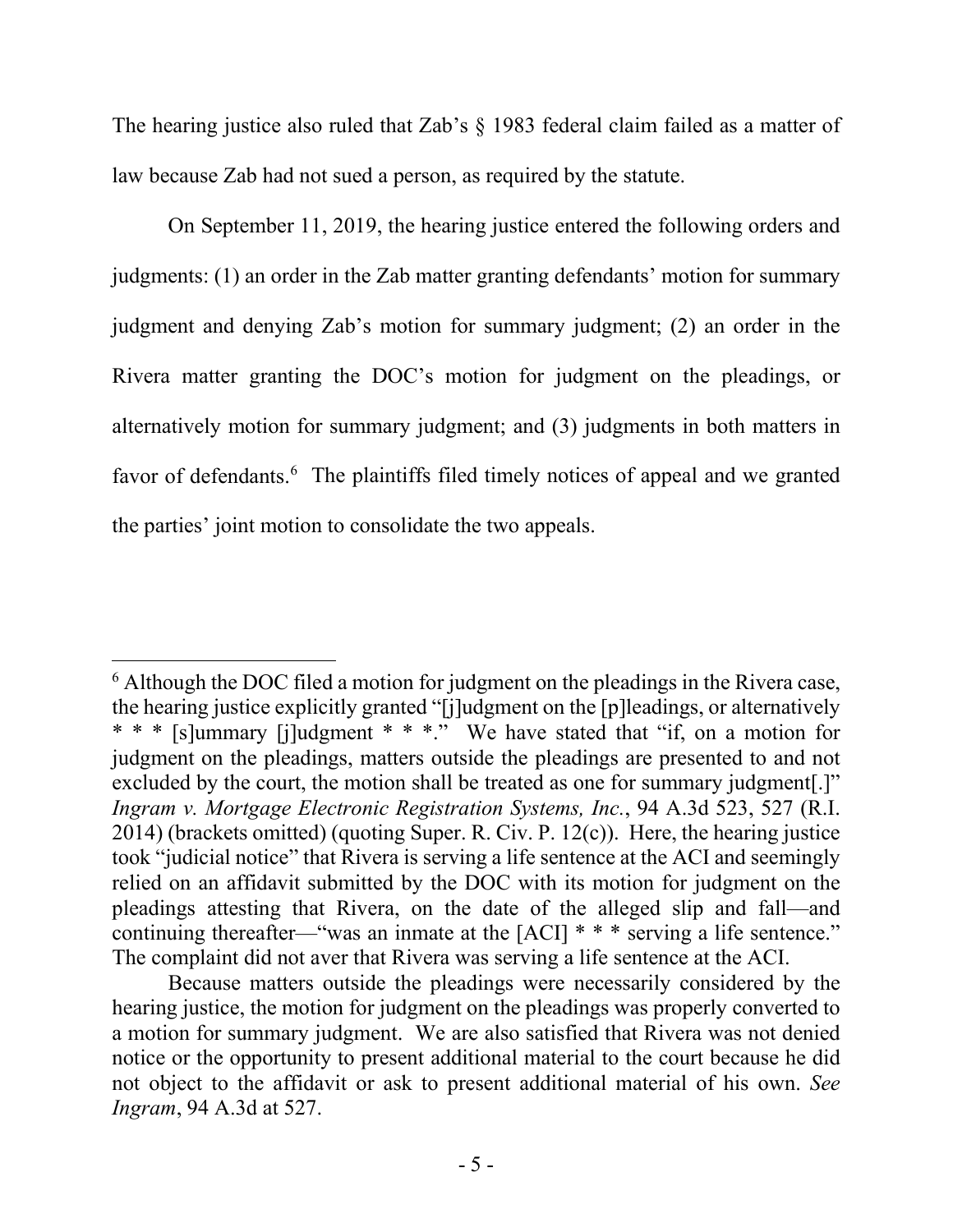#### **Standard of Review**

"This Court reviews a decision granting a party's motion for summary judgment *de novo*." *Middle Creek Farm, LLC v. Portsmouth Water & Fire District*, 252 A.3d 745, 750 (R.I. 2021) (quoting *Boudreau v. Automatic Temperature Controls, Inc.*, 212 A.3d 594, 598 (R.I. 2019)). We, like the hearing justice, "view the evidence in the light most favorable to the nonmoving party, and if we conclude that there are no genuine issues of material fact and that the moving party is entitled to judgment as a matter of law, we will affirm the judgment." *Id.* at 751 (quoting *Boudreau*, 212 A.3d at 598).

Moreover, it is well settled that "[t]he judicial branch  $* * *$  is the 'ultimate interpreter of the Constitution.'" *In re Advisory Opinion to the Governor*, 732 A.2d 55, 69 (R.I. 1999) (quoting *City of Pawtucket v. Sundlun*, 662 A.2d 40, 58 (R.I. 1995)). Accordingly, "this Court is the only body authorized to finally determine the constitutionality of a statute." *Id.* (citing *Sundlun*, 662 A.2d at 58); *see* R.I. Const., art. 10, § 2 ("The supreme court shall have final revisory and appellate jurisdiction upon all questions of law and equity.").

### **Discussion**

On appeal, plaintiffs contend that the civil death statute is unconstitutional because it violates their right to access the courts and seek a remedy for wrong done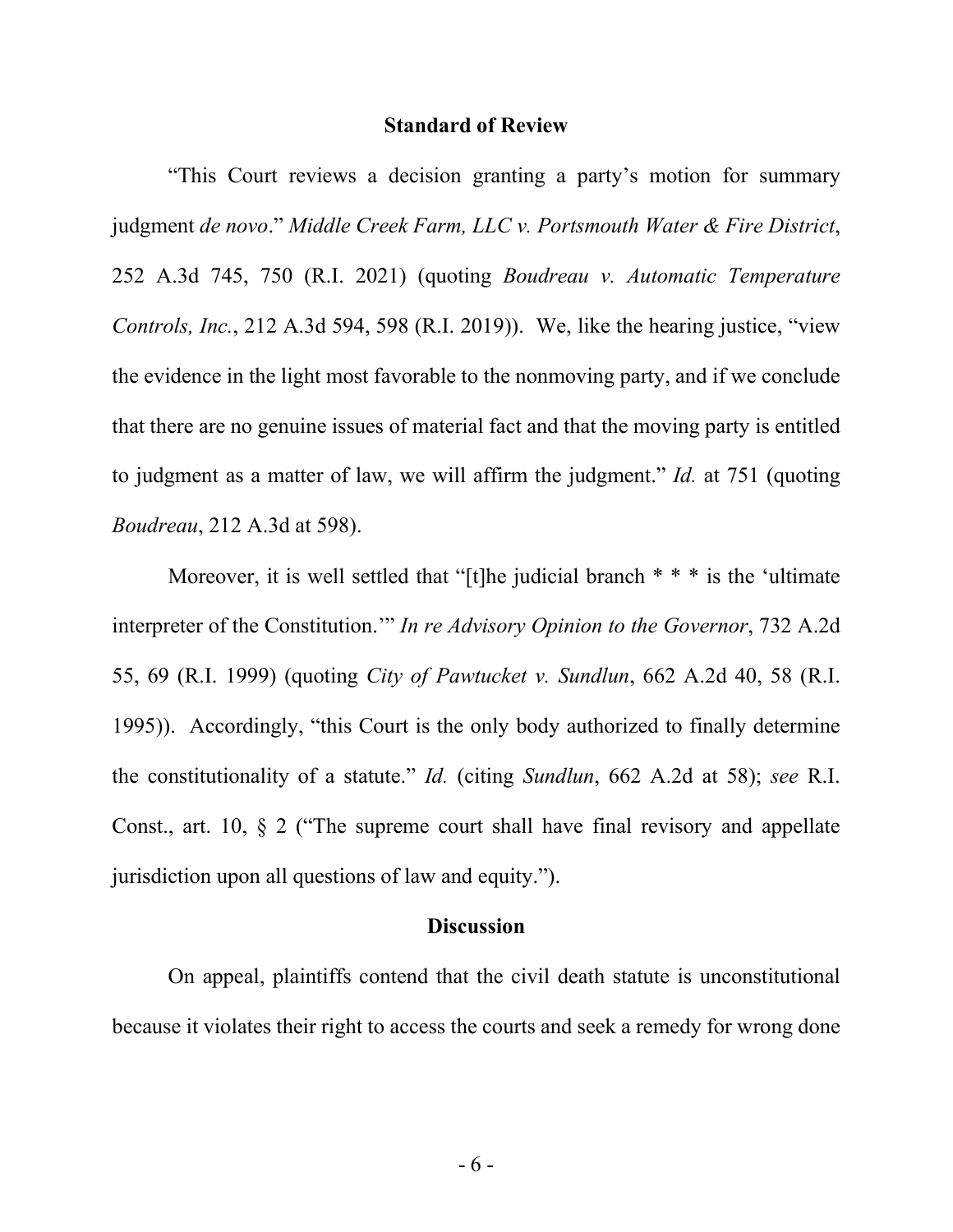to them. In addition, Zab maintains that the civil death statute is unconstitutional because it prevents him from asserting a § 1983 claim.

### **Zab's § 1983 Claim**

We first address Zab's claim that the civil death statute violates the Supremacy Clause of the United States Constitution, Article VI, clause 2, because it prevents him from bringing a Superior Court action under § 1983. The Supremacy Clause "preempts or invalidates state law that interferes or conflicts with any federal law." *Verizon New England Inc. v. Rhode Island Public Utilities Commission*, 822 A.2d 187, 192 (R.I. 2003). Accordingly, it has been recognized by the United States Supreme Court that "state courts have inherent authority \* \* \* to adjudicate claims arising under the laws of the United States" and that state courts may not be divested of jurisdiction except in narrowly defined circumstances. *Haywood v. Drown*, 556 U.S. 729, 735-36 (2009) (quoting *Tafflin v. Levitt*, 493 U.S. 455, 458 (1990)).

Although Zab contends that the civil death statute is unconstitutional because it divests the Superior Court of jurisdiction to hear his § 1983 claim, it is clear to us that the hearing justice dismissed the § 1983 claim on the merits and not based on the authority of the court to proceed. In his complaint, Zab sought declaratory relief finding that defendants violated the United States Constitution, injunctive relief ordering defendants to remedy the burn hazard, costs, and "such further relief as this [c]ourt deems fair and just."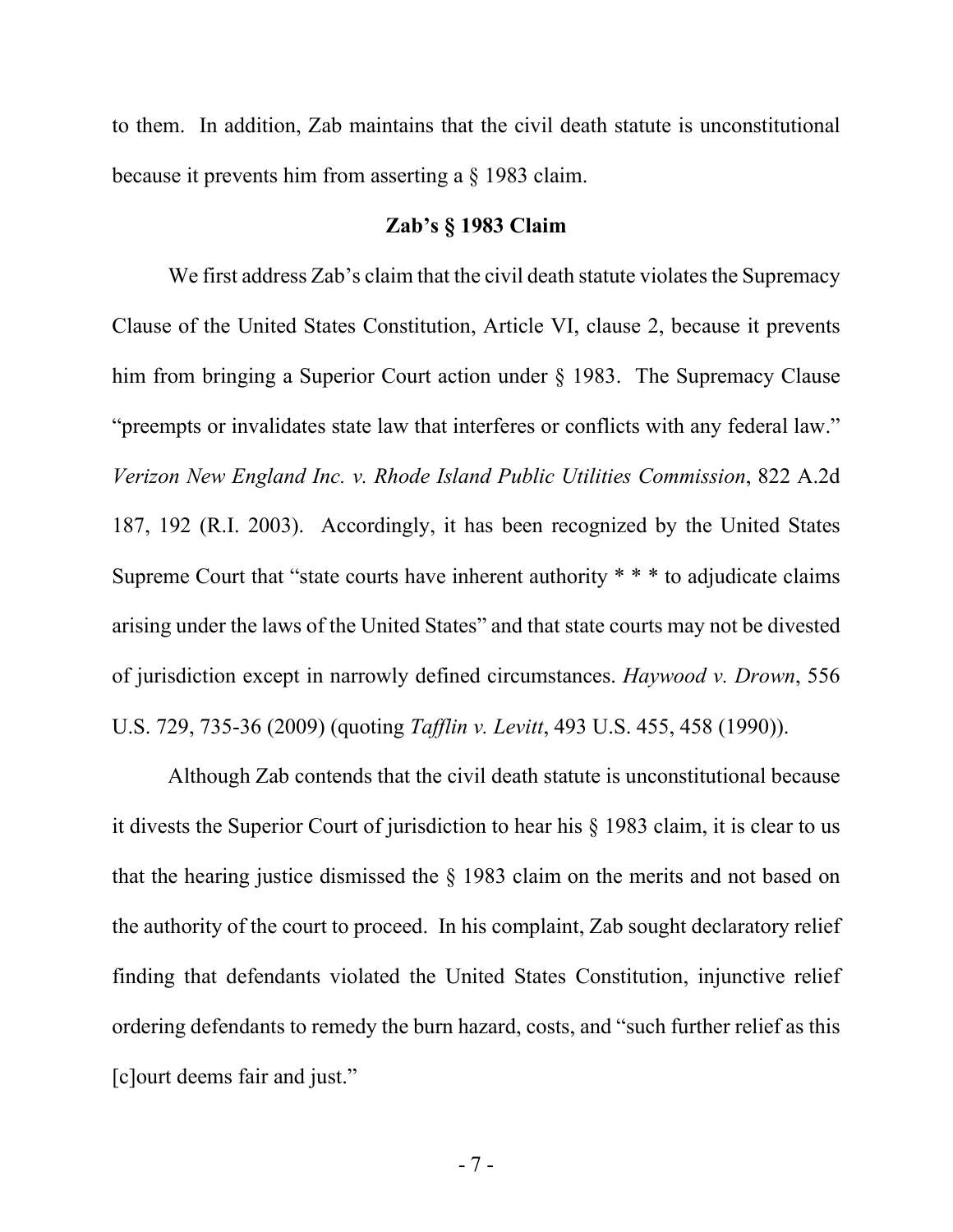The hearing justice found that Zab's § 1983 claim failed on the merits against the DOC and the DOC Director because "the State is not a person," and Zab "has no right of action \* \* \* unless he is suing a person." This Court has recognized that "neither a State nor its officials acting in their official capacities are 'persons' under § 1983." *Pontbriand v. Sundlun*, 699 A.2d 856, 868 (R.I. 1997) (quoting *Will v. Michigan Department of State Police*, 491 U.S. 58, 71 (1989)). Because Zab sued the DOC and the DOC Director in her official capacity, that portion of his complaint based upon § 1983 was properly denied by summary judgment. *See Mills v. State Department of Mental Health Board of Medical Licensure and Discipline*, 863 A.2d 202, 202, 203 (R.I. 2004) (mem.) (recognizing that a "plaintiff is precluded from bringing civil rights actions against the state or its agencies").<sup>[7](#page-8-0)</sup>

<span id="page-8-0"></span><sup>7</sup> The hearing justice also expressed his concern "with mootness in some of [Zab's] claims \* \* \* if [the hearing justice] discovered the phones were moved and there were warnings given." The record reveals that an affidavit submitted with defendants' motion for summary judgment attested that the following steps had been taken to remedy the risks presented by the hot pipe(s) near the inmate telephones: (1) covering "with insulation all feeder pipes with which inmates may come into contact"; (2) maintaining the covering and "replacing it after inmates pick at the insulated covering"; (3) posting a memo "in all cell block bulletin boards informing inmates that the heating system had been turned on for the winter so the steam pipes could be hot" and advising them to "use caution and not touch any steam pipes"; and (4) moving the inmate telephones to a new location farther away from the feeder pipes. Zab did not contest that these steps were, in fact, taken. Thus, the record before us reflects that there was no genuine issue of material fact as to whether Zab's claims were moot.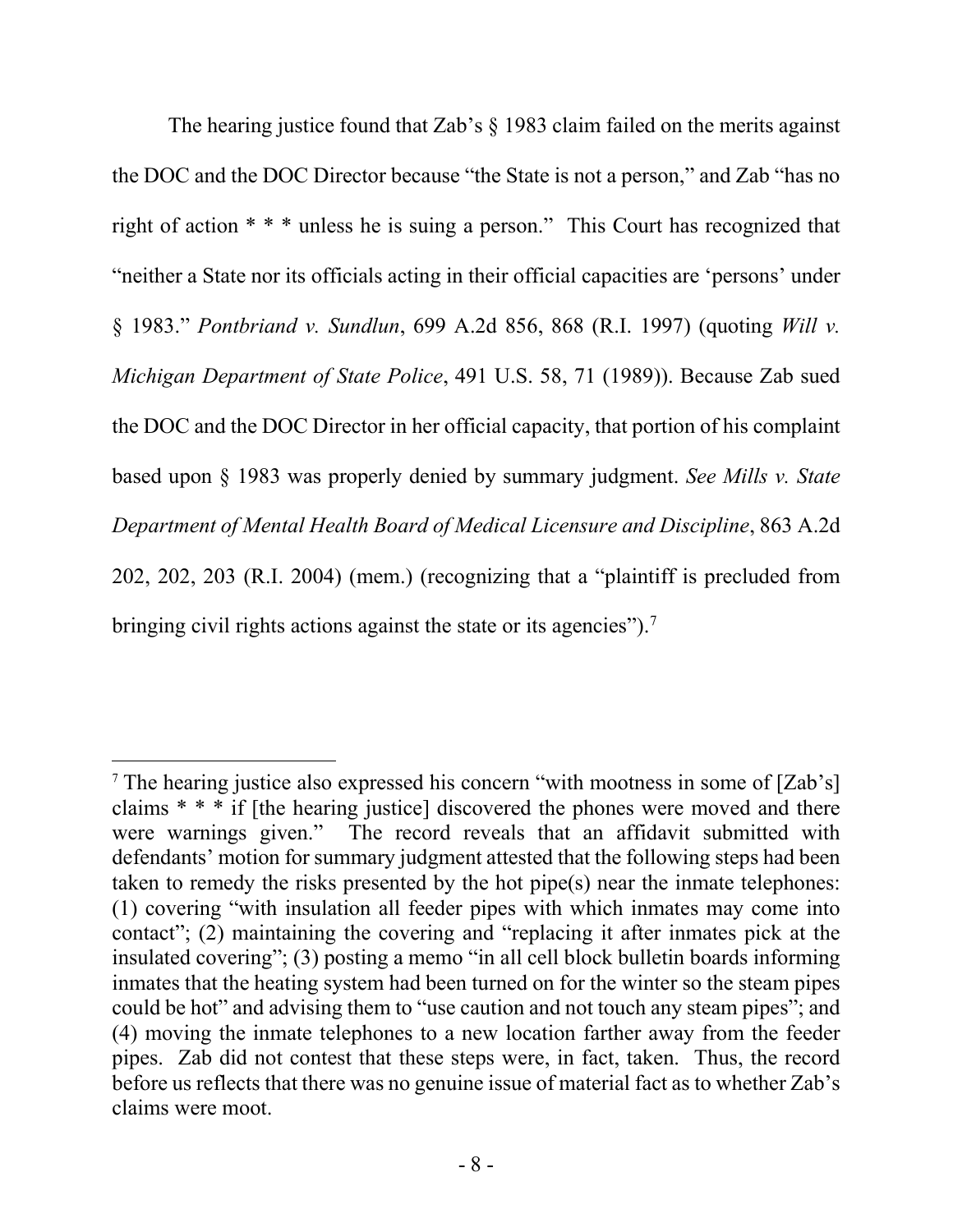#### **Plaintiffs' Negligence Claims**

We now turn to plaintiffs' contentions that the civil death statute unconstitutionally divested the Superior Court of authority to hear their negligence claims. The plaintiffs contend that the civil death statute treads upon their constitutional rights, including the right of access to the courts as guaranteed by article 1, section 5 of the Rhode Island Constitution.

 The plaintiffs carry the burden of persuading this Court that the civil death statute "violates a specific provision of the state constitution or the United States Constitution[.]" *Moreau v. Flanders*, 15 A.3d 565, 574 (R.I. 2011) (brackets omitted) (quoting *Mackie v. State*, 936 A.2d 588, 595 (R.I. 2007)). It is well settled that "[t]his Court approaches constitutional questions with great deliberation, caution, and even reluctance[.]" *Id.* at 573. Accordingly, "[i]n reviewing the constitutionality of statutes, 'we begin with the principle that legislative enactments of the General Assembly are presumed to be valid and constitutional.'" *Id.* (quoting *Newport Court Club Associates v. Town Council of Middletown*, 800 A.2d 405, 409 (R.I. 2002)). We attach to the statute in question "every reasonable intendment in favor of constitutionality" and will not "declare a statute void unless we find it to be constitutionally defective beyond a reasonable doubt." *Id.* at 573, 574.

This Court has interpreted the plain and unambiguous language of the civil death statute as declaring "that a person \* \* \* who is serving a life sentence, is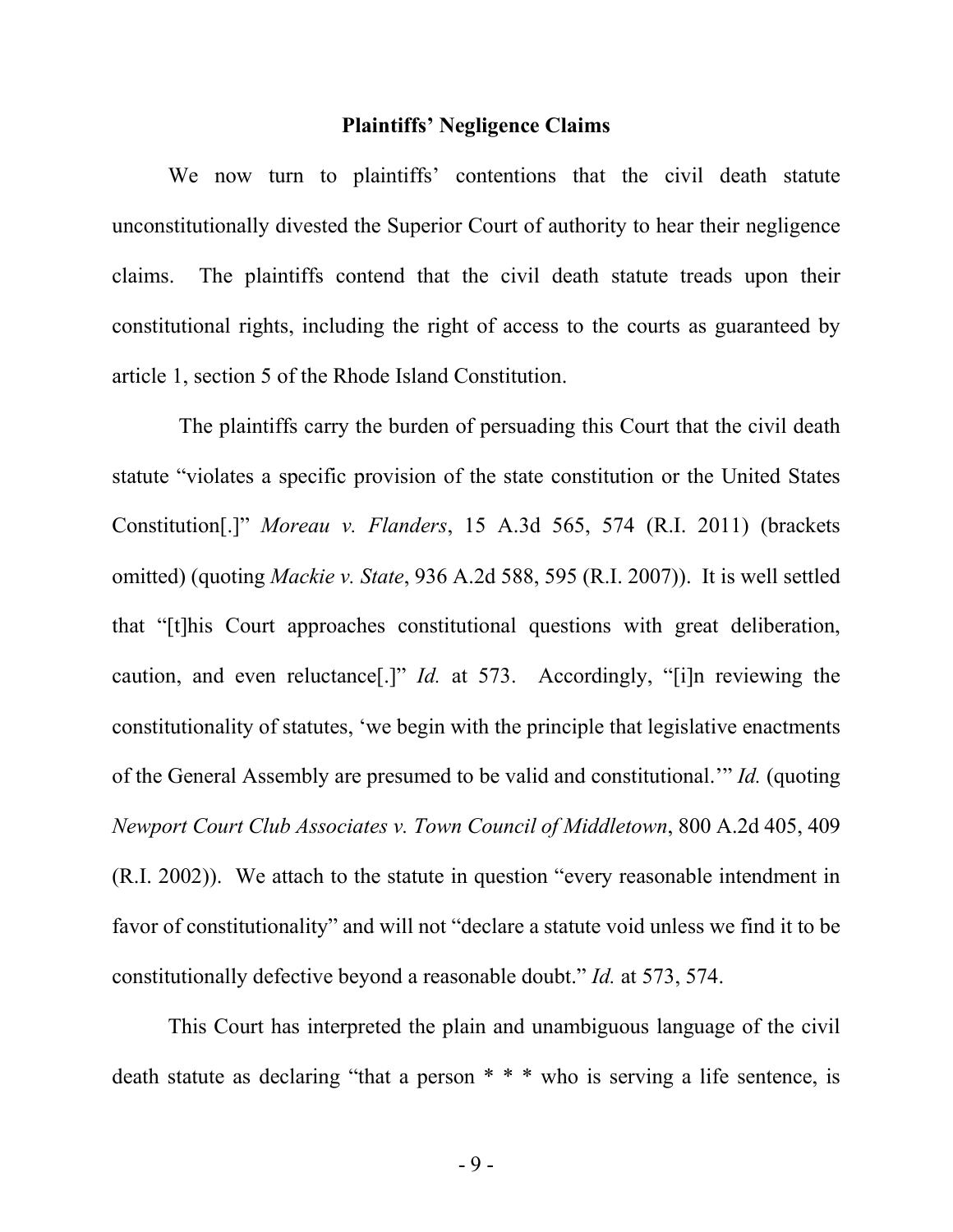deemed civilly dead and thus does not possess most commonly recognized civil rights[,]" including the ability to assert civil actions. *Gallop v. Adult Correctional Institutions*, 182 A.3d 1137, 1141 (R.I. 2018) (*Gallop II*). Until today this Court has not addressed the constitutionality of the civil death statute. *See Gallop v. Adult Correctional Institutions*, 218 A.3d 543, 550 (R.I. 2019) (*Gallop III*) (declining to address arguments that the civil death statute is unconstitutional because the issue was barred by the "raise-or-waive" rule and procedural law).

The plaintiffs allege that the civil death statute violates article 1, section 5 of the Rhode Island Constitution. They contend that article 1, section 5 creates a fundamental right of access to the courts and that the civil death statute impermissibly denies them this right.

### **Applicability of Article 1, Section 5**

Article 1, section 5 of the Rhode Island Constitution declares that:

"Every person within this state ought to find a certain remedy, by having recourse to the laws, for all injuries or wrongs which may be received in one's person, property, or character. Every person ought to obtain right and justice freely, and without purchase, completely and without denial; promptly and without delay; conformably to the laws."

We first consider the threshold question of whether plaintiffs' arguments are inapposite because "article 1, section 5, is not a self-executing constitutional provision[.]" *Smiler v. Napolitano*, 911 A.2d 1035, 1039 n.5 (R.I. 2006). This Court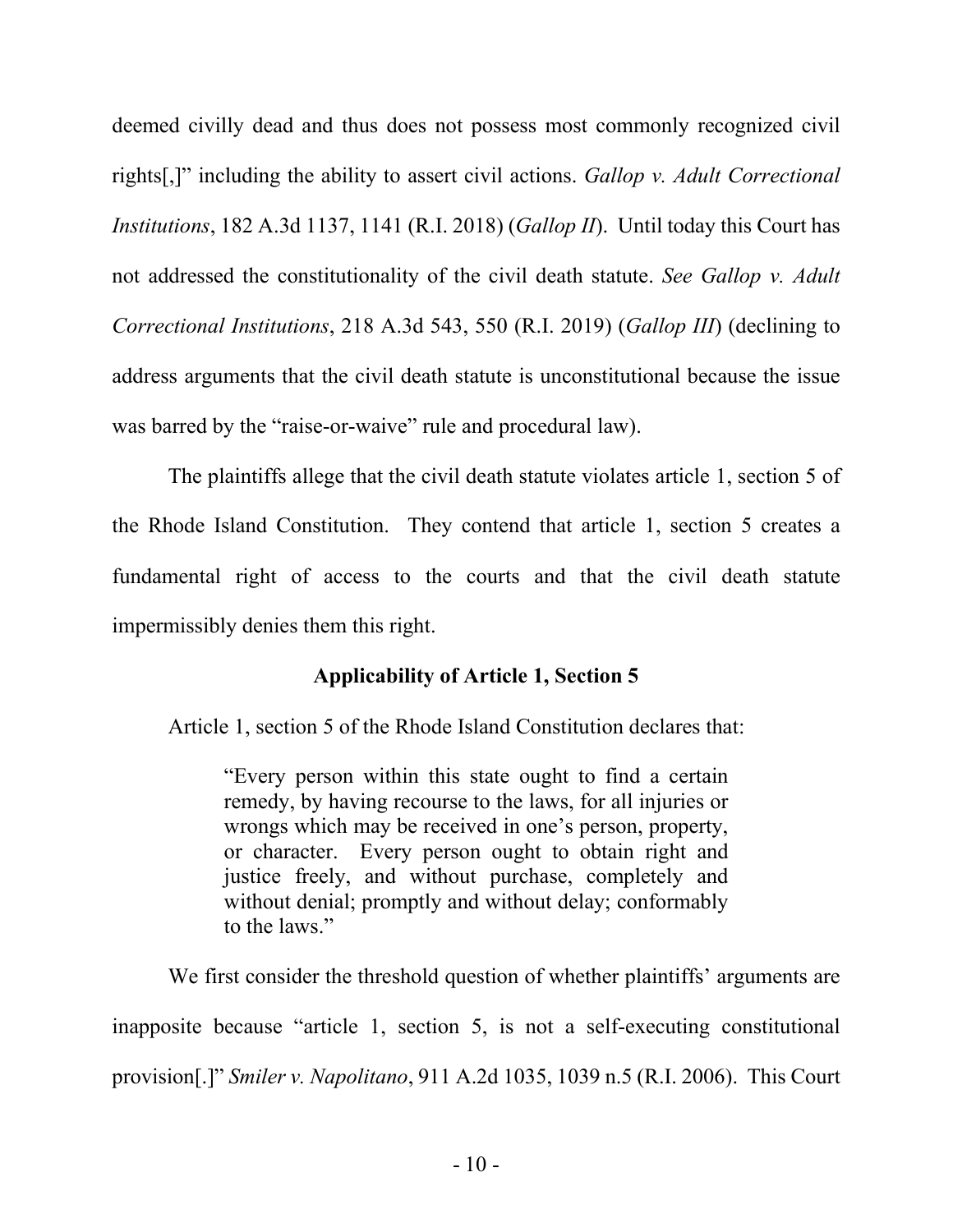has recognized that claims brought under constitutional provisions that are not selfexecuting do not give rise to a private cause of action and, thus, cannot be maintained. *See Doe v. Brown University*, 253 A.3d 389, 399, 401 (R.I. 2021) (holding that plaintiffs could not maintain a cause of action under the antidiscrimination clause of the Rhode Island Constitution because the clause was not self-executing); *Bandoni v. State*, 715 A.2d 580, 595 (R.I. 1998) (holding that plaintiffs could not maintain a cause of action for money damages under a constitutional amendment that was not self-executing).

Very significantly, plaintiffs are not asserting new substantive rights by invoking article 1, section 5 as a basis for a private cause of action. *Cf. Henry v. Cherry & Webb*, 30 R.I. 13, 30, 73 A. 97, 107 (1909) (pointing out that article 1, section 5 is not self-executing and cannot give rise to new causes of action because "the form and extent of [an adequate legal remedy] is necessarily subject to the legislative power") (quoting *In re Nichols*, 8 R.I. 50, 54 (1864)). The plaintiffs do not allege a violation of article 1, section 5 for purposes of obtaining money damages. Rather, plaintiffs have alleged common law negligence actions against defendants in the Superior Court pursuant to G.L. 1956 § 8-2-14, which provides that "[t]he superior court  $* * *$  shall have exclusive original jurisdiction of all  $* * *$ actions at law in which the amount in controversy shall exceed the sum of ten thousand dollars[.]" The hearing justice ruled that plaintiffs are being prohibited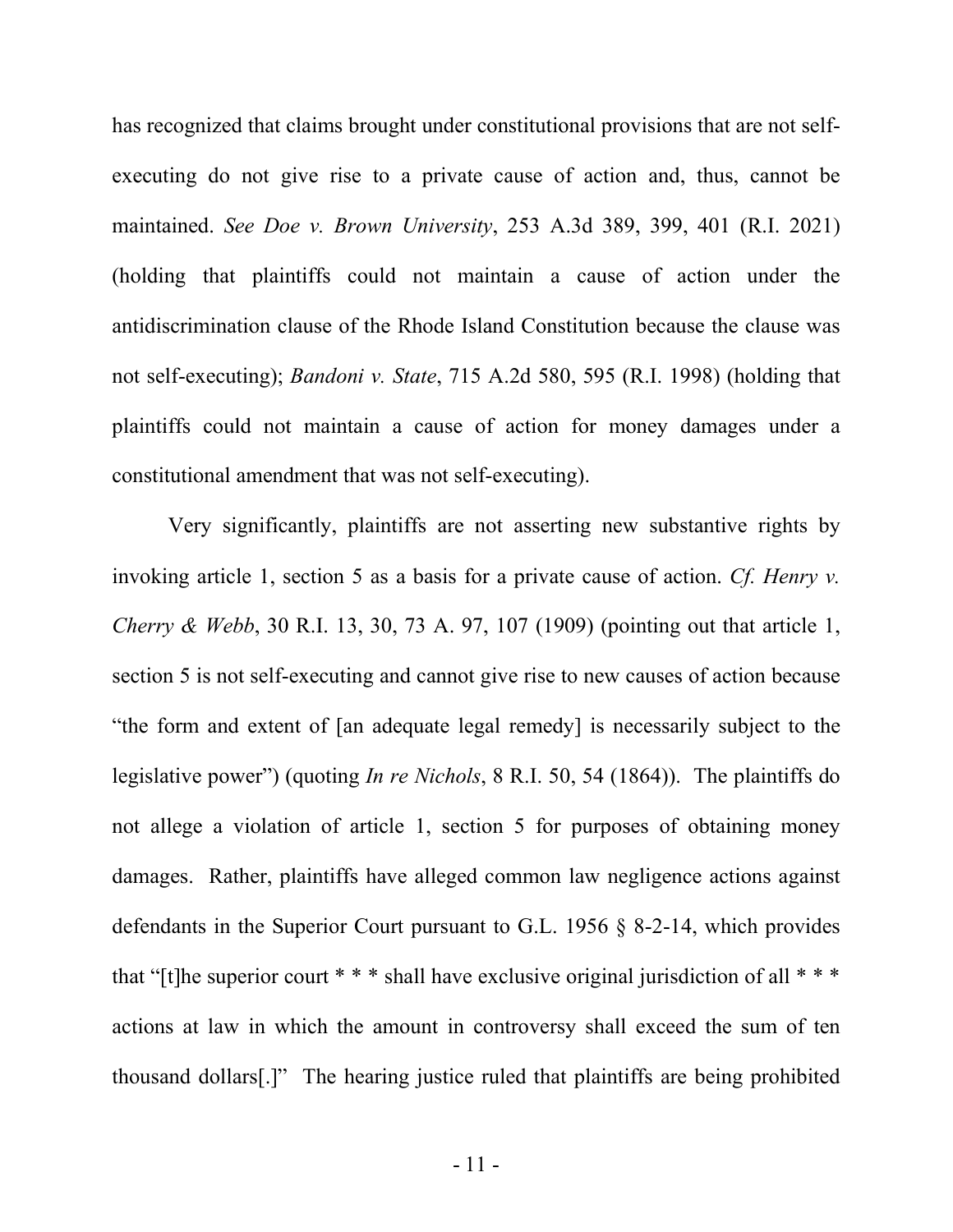from asserting those claims by virtue of the civil death statute, and they seek to invoke article 1, section 5 to "protect[] access to our state's courts." *Smiler*, 911 A.2d at 1039 n.5 (quoting *Binette v. Sabo*, 710 A.2d 688, 692 (Conn. 1998)).

Indeed, this Court has recognized that the purpose of article 1, section 5 is to "forbid[] the total denial of access to the courts for the adjudication of a recognized claim." *Bandoni*, 715 A.2d at 595; *see also Bartlett v. Danti*, 503 A.2d 515, 518 (R.I. 1986) (conducting judicial review of a statute based on article 1, section 5 and finding that the statute was unconstitutional because it prevented litigants from effectively pursuing claims); *Lemoine v. Martineau*, 115 R.I. 233, 239, 342 A.2d 616, 621 (1975) (invalidating a statute that impinged on "art. I, § 5's edict that any person having recourse to the legal processes shall be afforded the opportunity of having the wrong he sustained remedied promptly and without delay"). Therefore, we are of the opinion that, as a matter of state constitutional law, plaintiffs' challenges to the constitutionality of the civil death statute are not barred simply because article 1, section 5—the basis for those challenges—is not self-executing.

#### **Constitutionality of the Civil Death Statute**

We now turn to the constitutionality of the civil death statute. Article 1 of the Rhode Island Constitution "established, maintained, and preserved" certain "essential and unquestionable rights" that "shall be of paramount obligation in all legislative, judicial and executive proceedings." R.I. Const., art. 1, Intro. Thus, since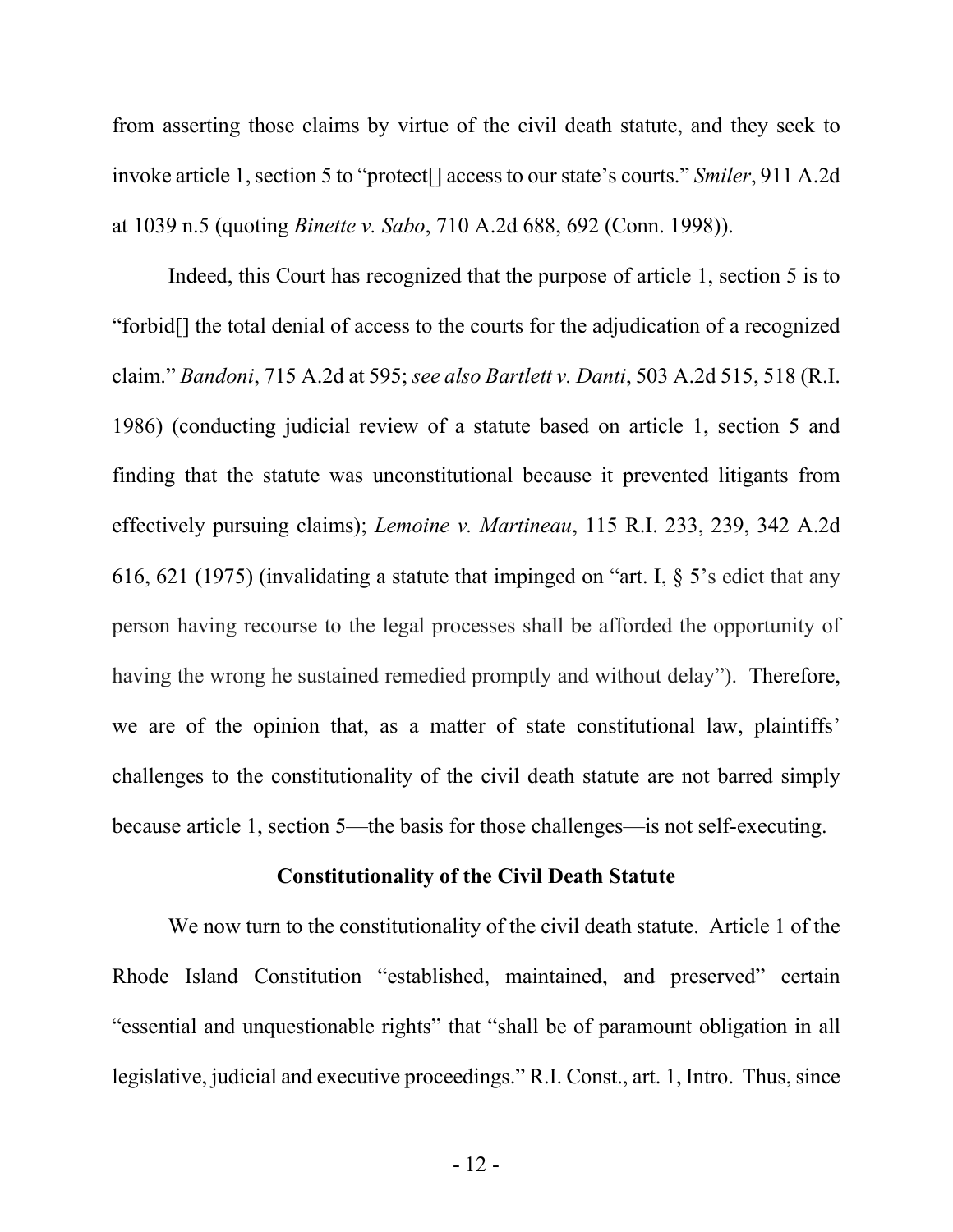1843 when the Rhode Island Constitution first became effective, the people of this state have enjoyed a constitutionally protected right of access to the courts. R.I. Const., art. 1, § 5 ("Every person within this state ought to find a certain remedy, by having recourse to the laws, for all injuries or wrongs" and should "obtain right and justice freely, \* \* \* completely and without denial[.]"). The right of access to the courts is a fundamental right guaranteed by the state constitution. *See Palazzo v. Alves*, 944 A.2d 144, 150 (R.I. 2008) (stating that statutes that limit citizens' ability to bring lawsuits must "be limited in scope lest the constitutional right of access to the courts  $* * *$  be improperly thwarted").

The defendants argue that the civil death statute does not impinge on the right of access to the courts because, they contend, it only prohibits a life prisoner's "ability to pursue a negligence claim for damages." However, the sweep of the civil death statute is actually far broader. The General Assembly may, without violating article 1, section 5, enact "laws that may limit a party from bringing a claim in our courts." *Kennedy v. Cumberland Engineering Company, Inc.*, 471 A.2d 195, 198 (R.I. 1984). However, the limitations imposed must be "reasonable" and may not "total[ly] den[y]  $**$  \* access to the courts for adjudication of a claim even before it arises[.]" *Id.*; *see State v. D'Amario*, 725 A.2d 276, 280-81 (R.I. 1999) (holding that, as part of a plea agreement, a defendant could waive his right to file *pro se* actions in the Superior Court for a period of three years where the hearing justice found that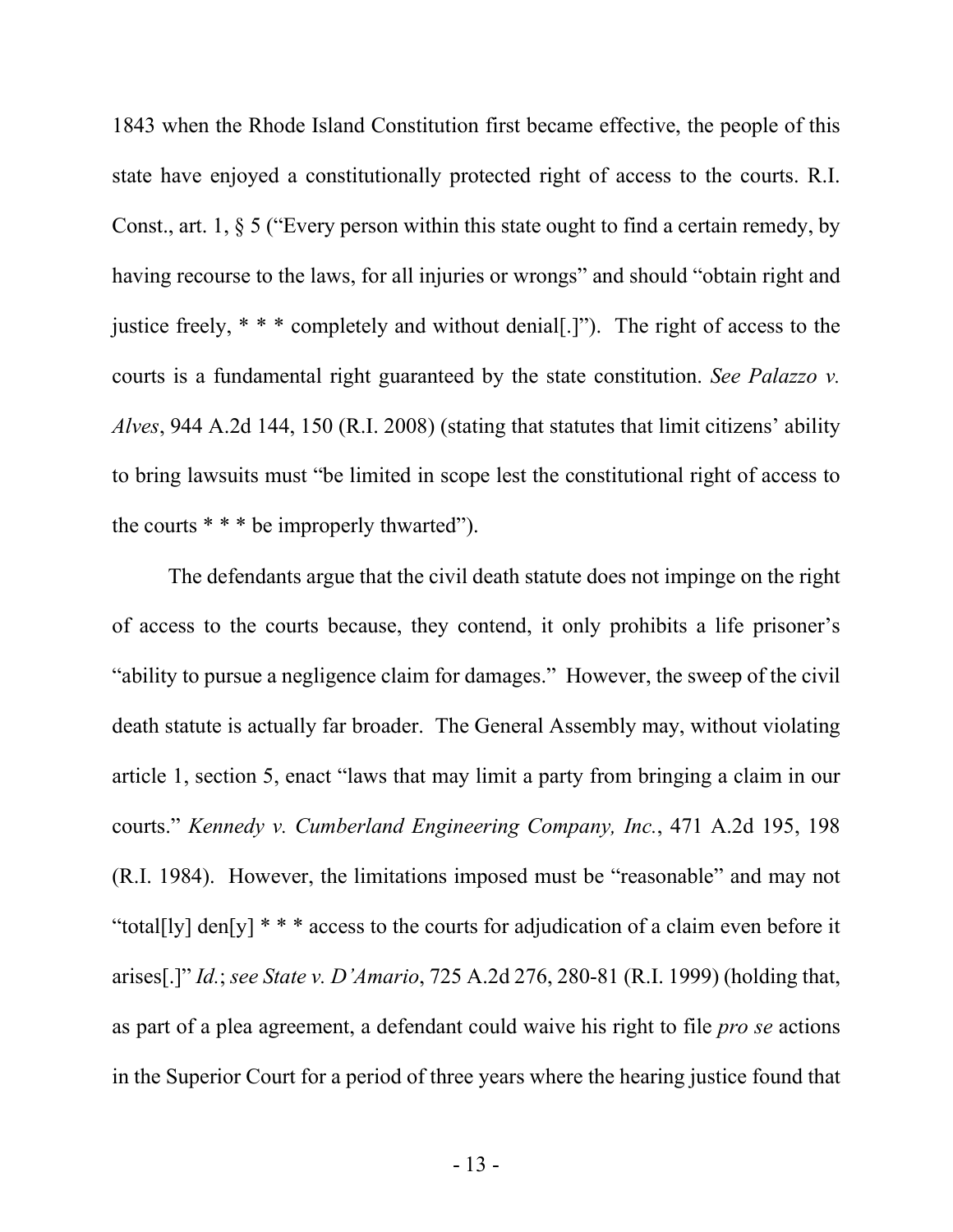the defendant being allowed to proceed *pro se* constituted a real threat of abuse to the judicial system and that the condition constituted a reasonable limitation).

As this Court has recognized, the civil death statute extinguishes a life prisoner's civil rights "by operation of law" and prevents such a prisoner from bringing *any* civil actions in state courts. *Gallop II*, 182 A.3d at 1141. In our view, this amounts to a complete bar on a life prisoner's right to access the courts that is inconsistent with article 1, section 5. *See Cok v. Read*, 770 A.2d 441, 444, 445 (R.I. 2001) (vacating an order that prohibited a plaintiff from appearing as a *pro se* litigant in any Superior Court civil action because the "[a]cross the board restriction[] to court access" was not supported by specific findings that the "abuse is so continuous and widespread as to suggest no reasonable alternative" (quoting *Cok v. Family Court of Rhode Island*, 985 F.2d 32, 36 (1st Cir. 1993))). Moreover, the constitutional "requirement of access to the courts is not dependent on the type of legal matter involved \* \* \* and indeed may extend to all civil actions[.]" *Souza v. Travisono*, 368 F. Supp. 959, 966 (D.R.I. 1973), *aff'd*, 498 F.2d 1120, 1124 (1st Cir. 1974).Therefore, we conclude that in completely eliminating access to the courts, the civil death statute plainly infringes on plaintiffs' rights under article 1, section 5.

Having determined that the civil death statute implicates "an expressly enumerated constitutional right" under our state constitution, "this Court must examine the statute with 'strict scrutiny.'" *Cherenzia v. Lynch*, 847 A.2d 818, 823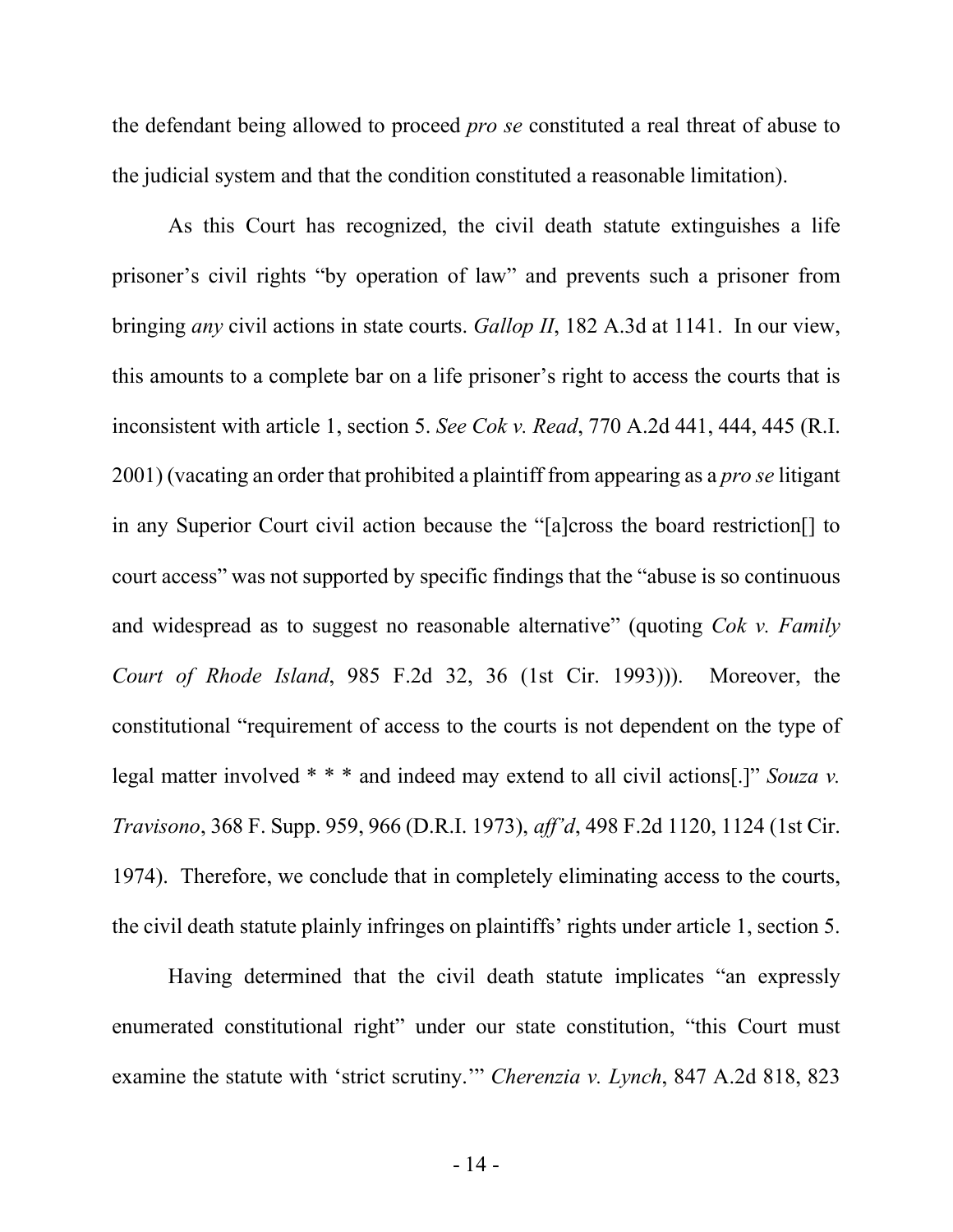(R.I. 2004) (quoting *Kennedy v. State*, 654 A.2d 708, 712 (R.I. 1995)). Because strict scrutiny is the proper basis under which to examine the civil death statute, "the burden is no longer on the challenger to prove that it is unconstitutional beyond a reasonable doubt." *Federal Hill Capital, LLC v. City of Providence by and through Lombardi*, 227 A.3d 980, 985 n.6 (R.I. 2020). Rather, the burden shifts to "the state to demonstrate that the legislation was 'justified by a compelling government interest and was narrowly drawn to serve that interest[.]'" *Id.* (brackets omitted) (quoting *Brown v. Entertainment Merchants Association*, 564 U.S. 786, 799 (2011)).

In support of their contention that the civil death statute is constitutional, defendants advance a single governmental interest: that it functions as an additional sanction imposed upon some of the state's worst criminals and furthers the goals of punishment and deterrence. This Court has recognized that "[t]he loss of civil status as a form of punishment is a principle that dates back to ancient societies." *Gallop II*, 182 A.3d at 1140-41. However, it is our opinion that this particular additional punishment is not a compelling reason to override the right of access to the courts that is textually guaranteed by the Rhode Island Constitution.

Moreover, even assuming, *arguendo*, that additional punishment upon the life-imprisoned is a compelling government interest—which we do not believe to be the case—the civil death statute is not narrowly drawn to serve that interest. The statute implicates the rights of "[e]very person imprisoned in the [ACI] for life[,]"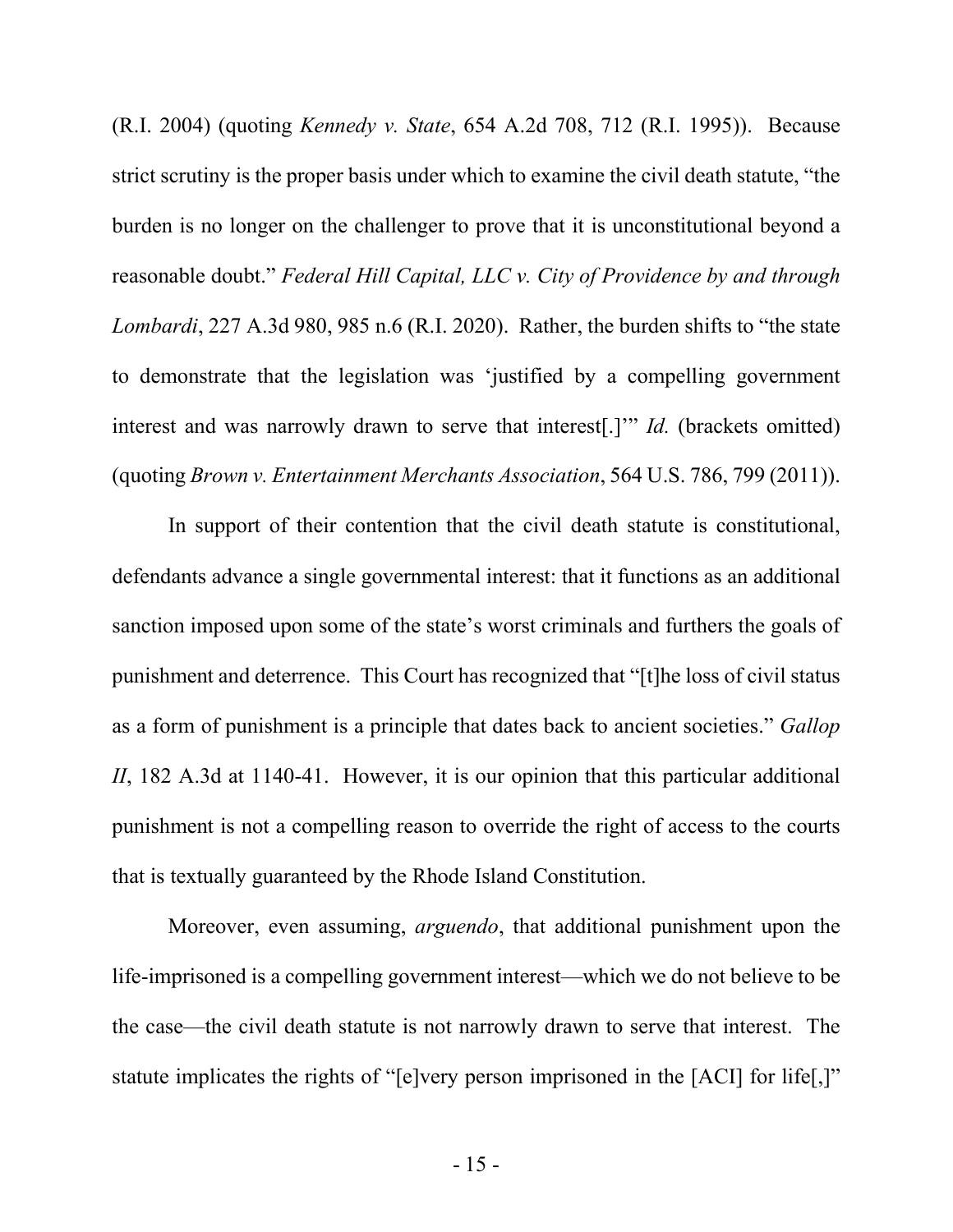§ 13-6-1, without distinguishing between those prisoners sentenced to life with the possibility of parole as contrasted with those prisoners sentenced to life without the possibility of parole. *See State v. Sifuentes*, 996 A.2d 1130, 1135 (R.I. 2010) (categorizing a "sentence of life imprisonment without the possibility of parole [a]s the harshest sentence that can be imposed in this state").

Here, this Court has—for the first time—been directly confronted with the constitutionality of § 13-6-1 of the general laws. *Cf. Gallop III*, 218 A.3d at 550 (declining to reach the issue of constitutionality of § 13-6-1 because it was waived by the "raise-or-waive" rule and procedural law); *Gallop II*, 182 A.3d at 1143 (addressing whether  $\S$  13-6-1 was applicable to bar the plaintiff's claims). After careful consideration, we have determined that the entirety of this statute is unconstitutional and in clear contravention of the provisions of article 1, section 5 of the Rhode Island Constitution because it completely deprives individuals of an expressly enumerated constitutional right. *See United States v. Butler*, 297 U.S. 1, 63 (1936) ("This [C]ourt neither approves nor condemns any legislative policy. Its delicate and difficult office is to ascertain and declare whether the legislation is in accordance with, or in contravention of, the provisions of the Constitution; and, having done that, its duty ends."). The civil death statute deprives those persons imprisoned at the ACI for life of their right to bring civil actions in our state courts. It is clear to us that the right infringed upon by the civil death statute is the right to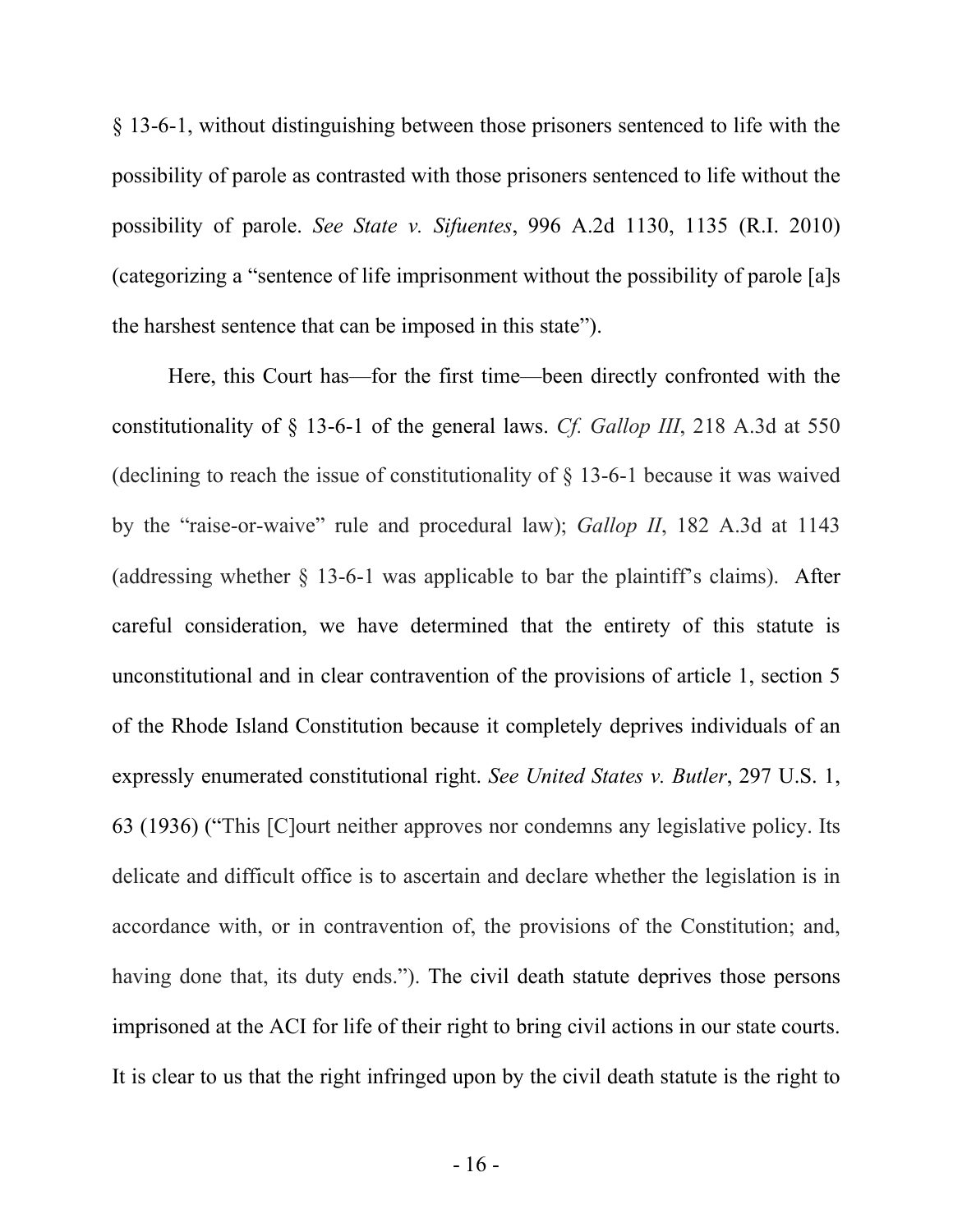seek redress for *any* type of injury or complaint, thereby unconstitutionally denying the plaintiffs the very right to gain access to the courts.

#### **Conclusion**

For the foregoing reasons, that portion of the order entered in the Zab action, PM 17-4195, on September 11, 2019, that grants the defendants' motion for summary judgment as to Zab's negligence claim, is reversed. That portion of said order that grants summary judgment in favor of the defendants on Zab's claim under 42 U.S.C. § 1983 in affirmed. In addition, that portion of the final judgment entered in the Zab matter on September 11, 2019, that grants judgment in favor of the defendants on Zab's negligence claim is vacated, and that portion of said judgment that grants judgment in favor of the defendants on Zab's § 1983 claim is affirmed.

Further, the order entered in the Rivera matter, PC 17-433, on September 11, 2019, granting summary judgment in favor of the DOC is reversed; the judgment entered in said matter of even date is vacated.

The papers in these cases shall be returned to the Superior Court with direction to enter new orders in both matters consistent with this opinion. Moreover, the Superior Court is directed to enter a new judgment in the Zab matter consistent with this opinion.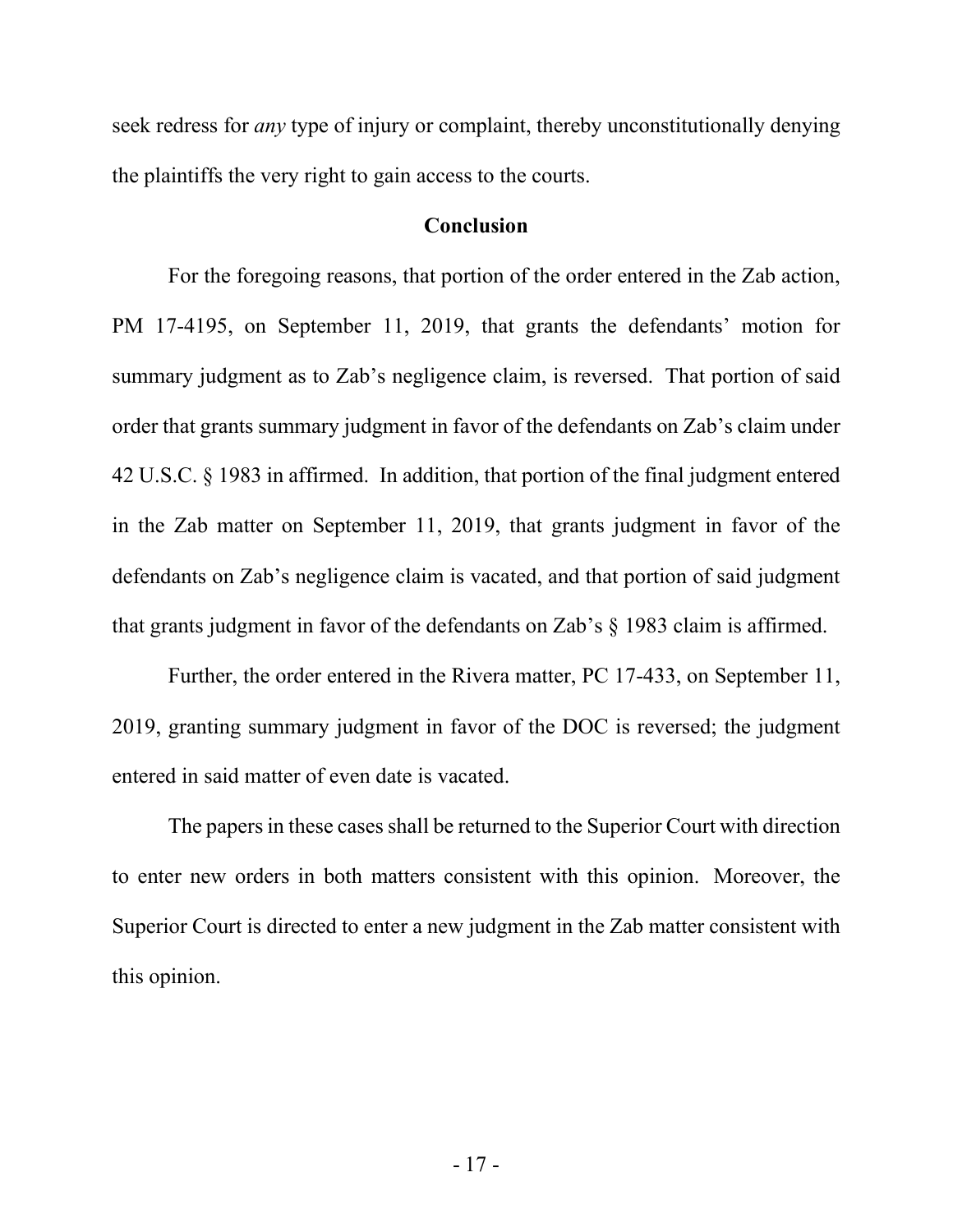**Justice Goldberg, dissenting.** Today, the majority has declared unconstitutional the civil death statute, G.L. 1956  $\S$  13-6-1. The majority decision rests solely upon article 1, section 5 of the Rhode Island Constitution. Because I am convinced that this case can and should be decided on nonconstitutional grounds and does not present circumstances warranting such an urgency to delve into constitutional issues, I respectfully dissent. In accordance with our well-settled jurisprudence discussed *infra*, Rhode Island's civil death statute should be addressed in a proper manner—that is, prospectively by the General Assembly.

First, it is worth noting that this Court has never held that § 13-6-1 bars life prisoners from asserting all claims. *See Carillo v. Moran*, 463 A.2d 178, 180-81 (R.I. 1983) (Rhode Island life prisoner raising a constitutional challenge to a search and seizure conducted while he was in prison) (citing *State v. Carillo*, 122 R.I. 392, 394- 95, 407 A.2d 491, 493 (1979)); *cf. Clark v. Moran*, 942 F.2d 24, 25 (1st Cir. 1991) (Rhode Island life prisoner being held at the ACI seeking habeas corpus relief in federal court). In *Palmigiano v. Garrahy*, 443 F. Supp. 956 (D.R.I. 1977), a life prisoner launched a class-action lawsuit on behalf of all prisoners in the ACI, "including lifers," challenging the conditions of confinement. *See Palmigiano*, 443 F. Supp. at 959, 967. That case spawned decades-long litigation regarding virtually every aspect of the ACI, leading to the appointment of a "Master" in order to vindicate the rights of the prisoner class. *See id.* at 986, 989.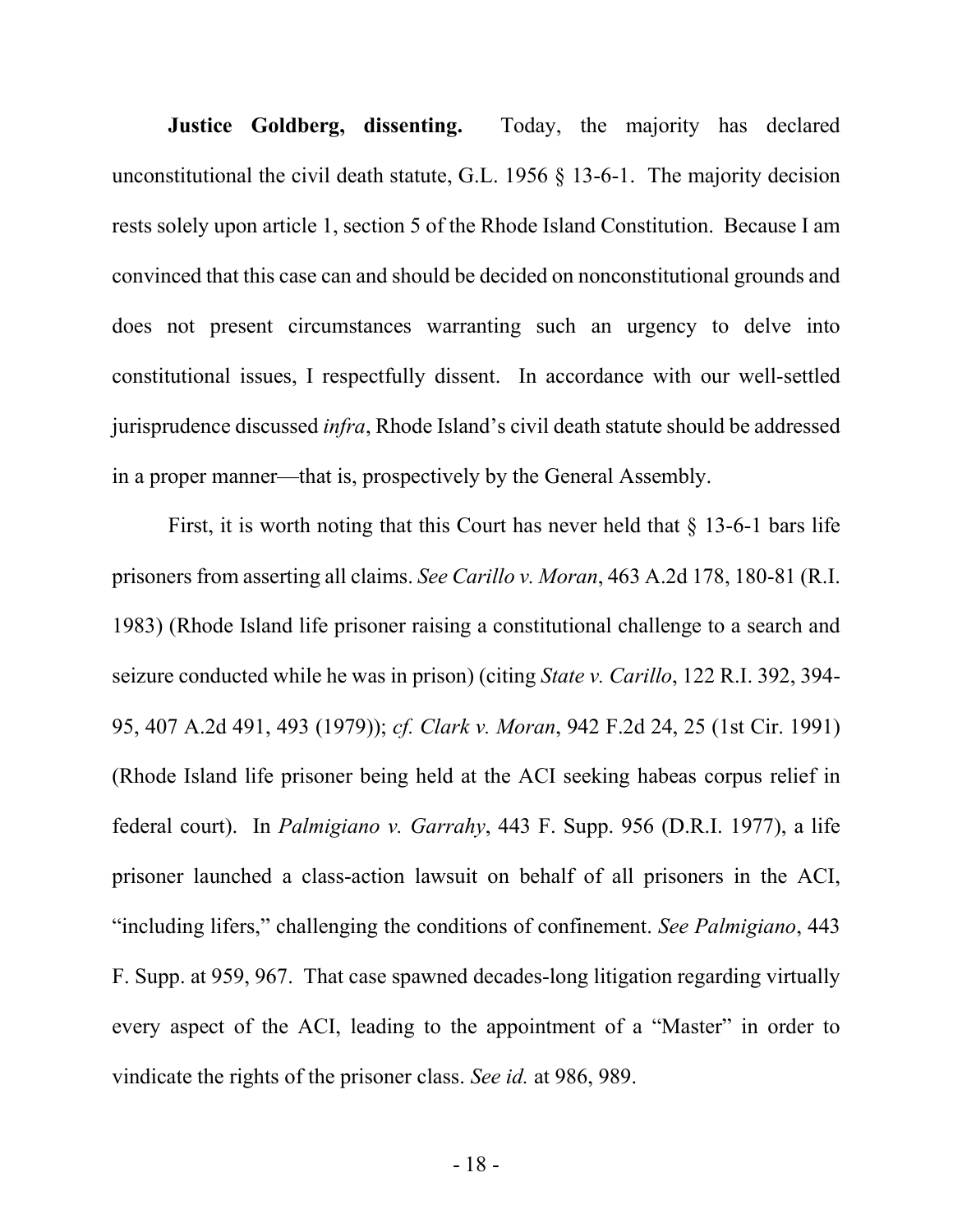The only issue before this Court in the cases at bar is whether the civil death statute bars plaintiffs from bringing the instant *negligence* claims against the prison where plaintiffs are serving life sentences for horrific crimes. We have already answered this question. In *Gallop v. Adult Correctional Institutions*, 182 A.3d 1137 (R.I. 2018) (*Gallop II*), a unanimous Court definitively held that the Superior Court did not have authority to hear the life-prisoner plaintiff's negligence claim. *See Gallop II*, [1](#page-19-0)82 A.3d at 1141.<sup>1</sup>

"In the typical case, this Court is 'quite reluctant to reach constitutional issues when there are adequate non-constitutional grounds upon which to base our rulings.'" *Mackie v. State*, 936 A.2d 588, 596 (R.I. 2007) (quoting *State v. Lead Industries Association, Inc.*, 898 A.2d 1234, 1239 (R.I. 2006)). The facts of this case give me no reason to deviate from established jurisprudence in *Gallop II*. "This [C]ourt has explicitly held that article 1, section 5, 'should not be interpreted to bar the General Assembly from enacting laws that limit or place a burden upon a party's right to bring a claim in our courts.'" *Dowd v. Rayner*, 655 A.2d 679, 683 (R.I. 1995) (quoting *Walsh v. Gowing*, 494 A.2d 543, 547 (R.I. 1985)). Although we have recognized that a statute cannot "prohibit court access absolutely for a generally recognized claim to a class of plaintiffs[,]" *Kennedy v. Cumberland Engineering* 

<span id="page-19-0"></span><sup>&</sup>lt;sup>1</sup> The constitutionality of the civil death statute under article 1, section 5 of the Rhode Island Constitution was not raised in *Gallop v. Adult Correctional Institutions*, 182 A.3d 1137 (R.I. 2018); thus, this issue was not before us.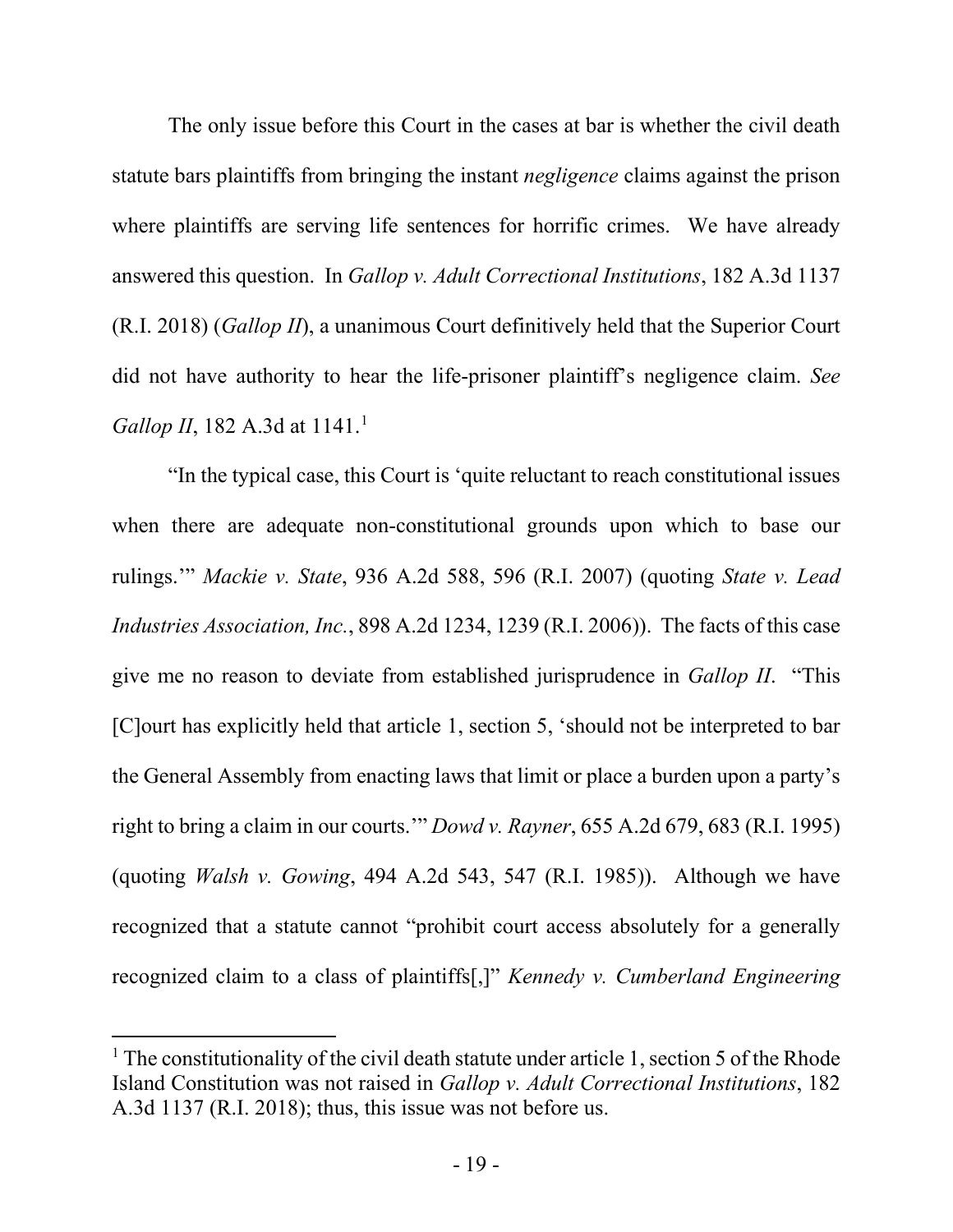*Company, Inc.*, 471 A.2d 195, 198 (R.I. 1984), we should refrain from looking beyond the facts of the case before us. *See State v. Russell*, 890 A.2d 453, 459, 462 (R.I. 2006) ("When a limiting construction can be placed on a statute to save its constitutionality, an overbreadth analysis should be avoided. \* \* \* [T]his Court's review of a vagueness challenge to a statute is limited to 'the facts of the case at hand.' \* \* \* We will not consider how the statute may apply to a hypothetical defendant in another case[.]") (quoting *State v. Fonseca*, 670 A.2d 1237, 1240 (R.I. 1996)); *see also State v. Berberian*, 416 A.2d 127, 129 (R.I. 1980) (same).

Prison inmates, especially life prisoners, are not entitled to the same degree of constitutional rights as are members of society at large, and that includes the right to bring tort claims against the warden for a slip and fall or a burned hand. *See Shaw v. Murphy*, 532 U.S. 223, 229 (2001) ("We nonetheless have maintained that the constitutional rights that prisoners possess are more limited in scope than the constitutional rights held by individuals in society at large."); *see also Lewis v. Casey*, 518 U.S. 343, 354, 355 (1996) ("Nearly all of the access-to-courts cases in the *Bounds* line involved attempts by inmates to pursue direct appeals from the convictions for which they were incarcerated,  $* * *$  or habeas petitions[.]  $* * *$ *Bounds* does not guarantee inmates the wherewithal to transform themselves into litigating engines capable of filing everything from shareholder derivative actions to slip-and-fall claims.") (citing *Bounds v. Smith*, 430 U.S. 817 (1977)); *Turner v.*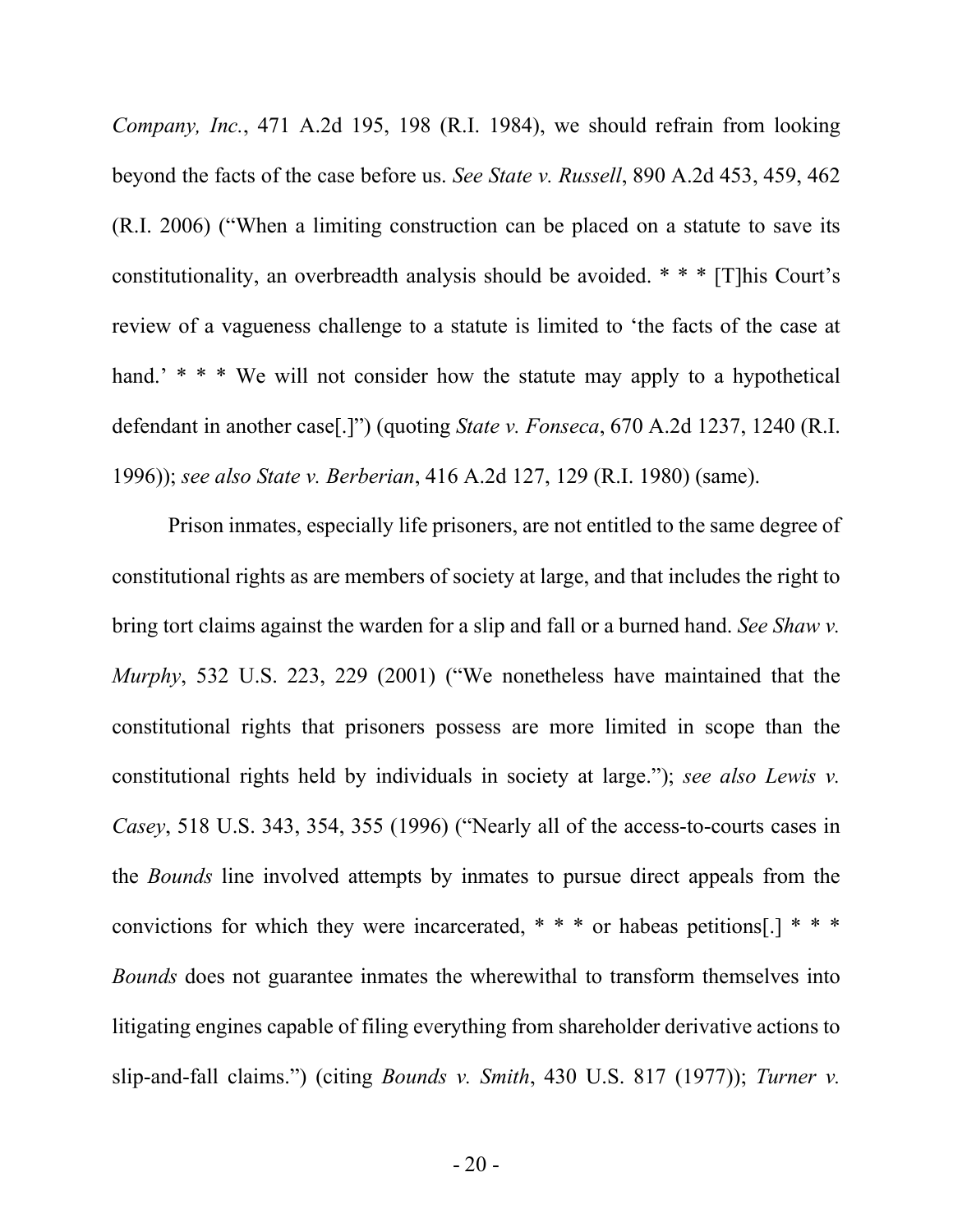*Safley*, 482 U.S. 78, 96 (1987) (distinguishing between typical inmates and life prisoners with respect to the constitutional right to marriage). These considerations should control our analysis in this case, and we should be mindful that we are addressing issues concerning persons incarcerated with life sentences for horrific crimes and under the control of the warden, whose obligations to provide an orderly and secure institution are paramount.

"Repeal is the province of the Legislature." *Gallop II*, 182 A.3d at 1141. It is a longstanding principle that the "function of adjusting remedies to rights is a legislative rather than a judicial one[.]" *Henry v. Cherry & Webb*, 30 R.I. 13, 37, 73 A. 97, 107 (1909); *see Fournier v. Miriam Hospital*, 93 R.I. 299, 305, 175 A.2d 298, 301 (1961) ("This [C]ourt \* \* \* [has] observed that, '[a]lthough, in a free government, every man is entitled to an adequate legal remedy for every injury done to him, yet the form and extent of it is necessarily subject to the legislative power \* \* \*.'") (quoting *In re Nichols*, 8 R.I. 50, 54 (1864)). Common law rights can be limited or abrogated by the Legislature. *See Kennedy*, 471 A.2d at 199 ("[T]his [C]ourt [has] noted the Legislature's power to alter the substance of the common law."). In my more than two decades of service on this Court, I cannot recall ever having declared a statute to be unconstitutional; this should not be the first case with such a drastic result in light of our longstanding jurisprudence.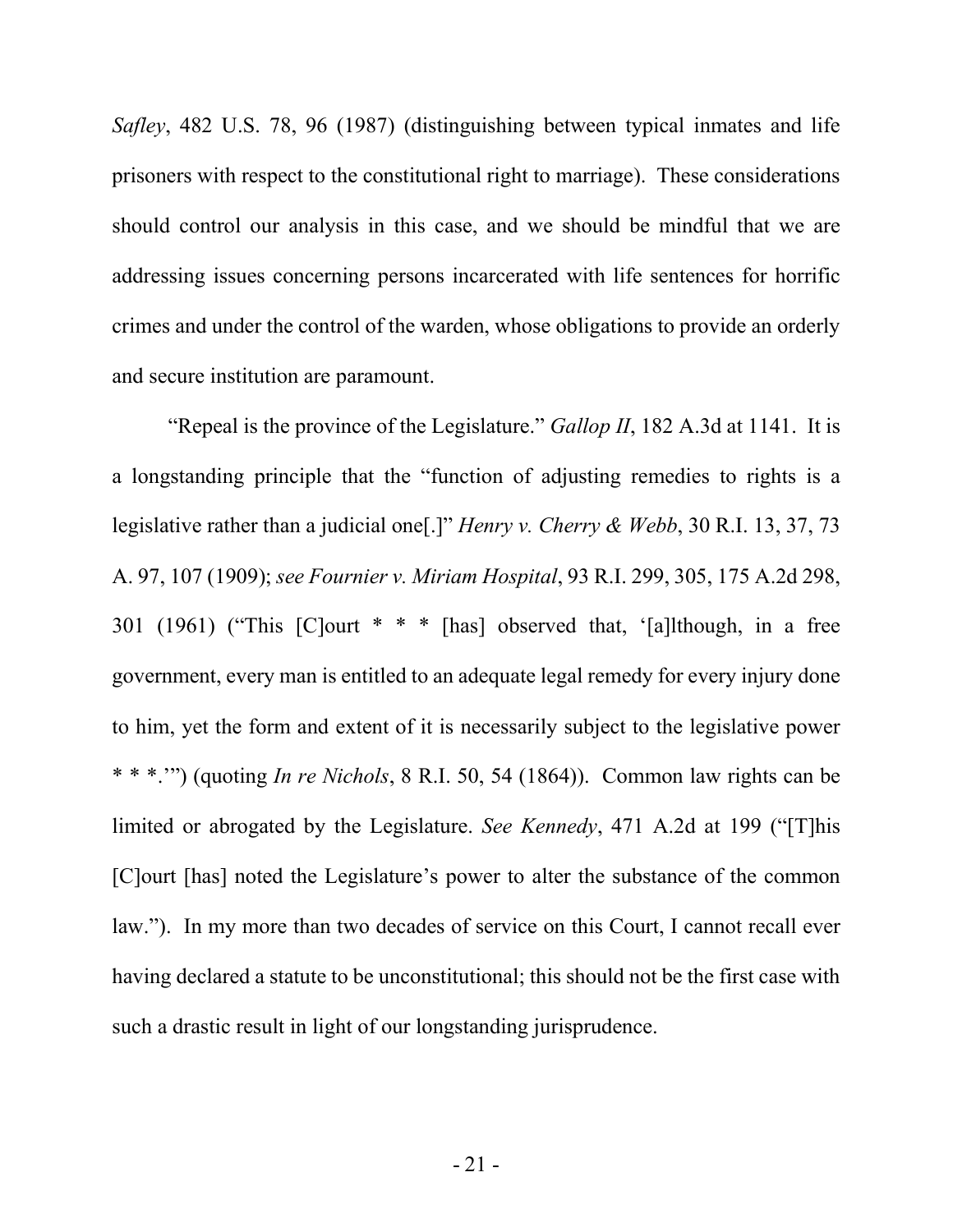Therefore, in my opinion, because the facts of this case do not warrant a usurpation of the legislative power, this Court should allow the General Assembly an opportunity to address the constitutional concerns that the majority raises, as we have done in previous cases. *See State by and through Kilmartin v. Rhode Island Troopers Association*, 187 A.3d 1090, 1102 (R.I. 2018) (noting that the General Assembly responded to the Court's abrogation of sovereign immunity in *Becker v. Beaudoin*, 106 R.I. 562, 261 A.2d 896 (1970) by enacting the Governmental Tort Liability Act); *see also Lacey v. Reitsma*, 899 A.2d 455, 458 (R.I. 2006) (applying the recreational use statute, but noting the Court's concerns and affording the Legislature an opportunity to revisit the statute: "Perhaps the time has come for the General Assembly to revisit the provisions of the Recreational Use Statute[.]"); *Barrett v. Barrett*, 894 A.2d 891, 895 (R.I. 2006) (noting that in *Digby v. Digby*, 120 R.I. 299, 388 A.2d 1 (1978) the General Assembly responded to the Court's abrogation of interspousal immunity by statutorily abrogating the doctrine); *Digby*, 120 R.I. at 305, 388 A.2d at 4 (granting a brief stay of prospective abrogation of interspousal immunity); *Becker*, 106 R.I. at 571-72, 261 A.2d at 901-02 (granting a brief stay of execution to afford the General Assembly an opportunity to enact legislation regarding municipal tort immunity).

Finally, it is my belief that the majority's opinion will unnecessarily open the floodgates to frivolous inmate claims that will interfere with the orderly operation